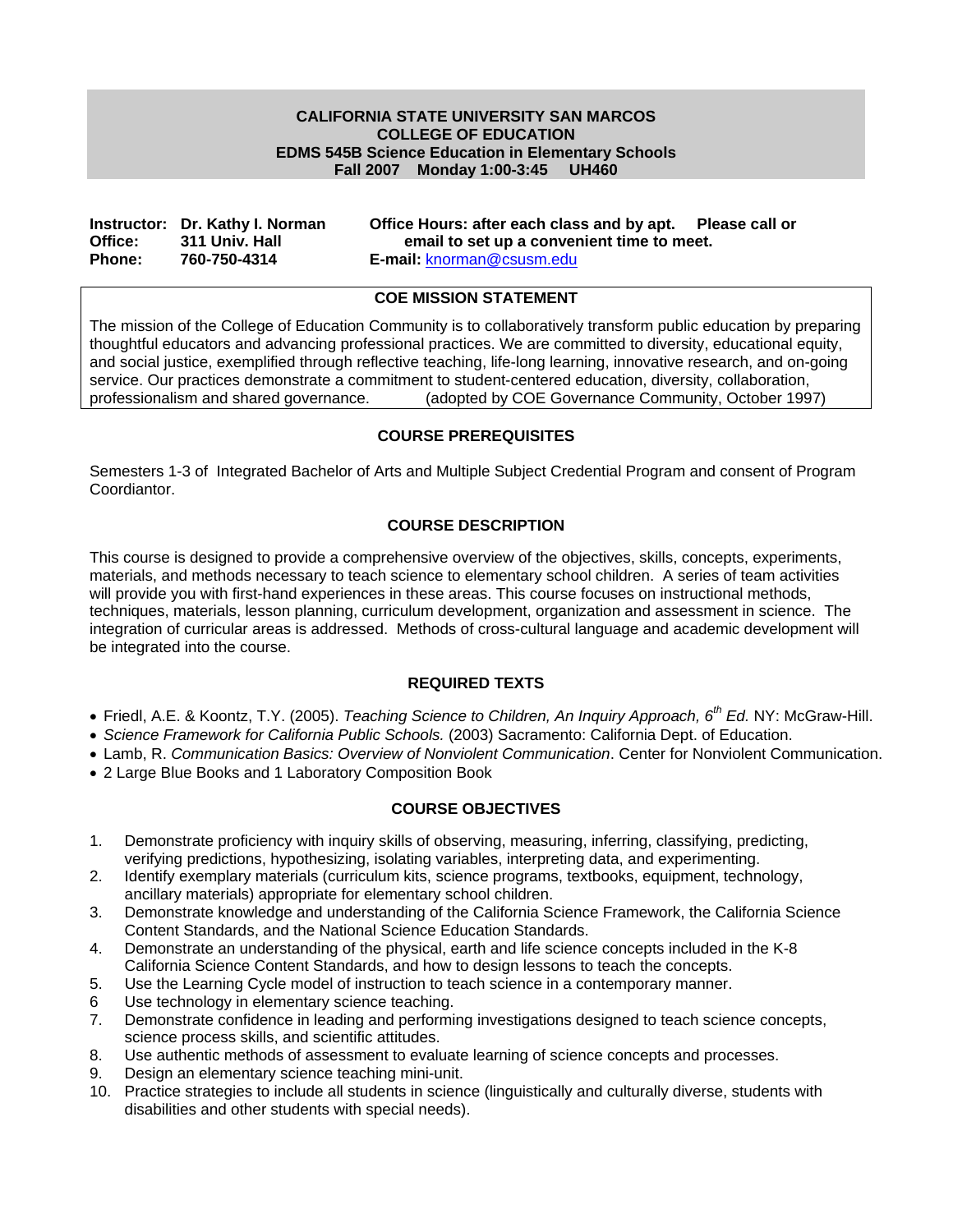## **COURSE TOPICS**

Constructivism & The Learning Cycle Model of Teaching Concept Mapping Objectives for Student Learning & Science Concept Definitions Developing Essential Questions California Science Content Standards California Science Framework Teaching English Language Learners in Science Infusing Writing Activities in Science Lessons Science Curriculum Kits and State Approved Texts Science Process Skills and Scientific Attitudes Current Issues in Science Education Infusing Technology into Science Teaching Authentic Assessments in Science Science Projects, Student Research, Science Fairs Safety in the Science Class Inclusion and Teaching Science to Students with Special Needs Benchmarks and the National Science Education Standards

## **STUDENT LEARNING OUTCOMES**

#### **Teacher Performance Expectation (TPE) Competencies**

## **Standards of Quality and Effectiveness for Professional Teacher Preparation Programs California Commission on Teacher Credentialing**

The course objectives, assignments, and assessments have been aligned with the CTC standards for the Multiple Subject Credential. This course is designed to help those seeking a California teaching credential to develop the skills, knowledge and attitudes necessary to assist schools and districts in implementing effective programs for all students. The successful candidate will be able to merge theory and practice in order to realize a comprehensive and extensive educational program for all students. You will be required to formally address the following TPEs in this course: TPE 1A Science and TPE5. To successfully meet these TPEs, you should respond on TaskStream, attach your evidence, and request feedback from me on TaskStream.

\*\*NOTE: Entries for TPE 1A and TPE 5 will be completed during the last class session. You will turn in a printed copy during the class as a final exam grade. If you do not turn in the printed copy AND post the TPE entries during the last class, you will receive a zero on "Complete Science TPEs."

## **TPE 1A: Teaching Science in a Multiple Subject Assignment**

Candidates for a Multiple Subject Teaching Credential demonstrate the ability to teach the state-adopted academic content standards for students in science (K-8). They balance the focus of instruction between science information, concepts, and investigations. Their explanations, demonstrations, and class activities serve to illustrate science concepts and principles, scientific investigation, and experimentation. Candidates emphasize the importance of accuracy, precision, and estimation.

## **TPE 5: Student Engagement**

Candidates for Teaching Credentials clearly communicate instructional objectives to students. They ensure the active and equitable participation of all students. They ensure that students understand what they are to do during instruction and monitor student progress toward academic goals. If students are struggling and off-task, candidates examine why and use strategies to re-engage them. Candidates encourage students to share and examine points of view during lessons. They use community resources, student experiences, and applied learning activities to make instruction relevant. They extend the intellectual quality of student thinking by asking stimulating questions and challenging student ideas. Candidates teach students to respond to and frame meaningful questions.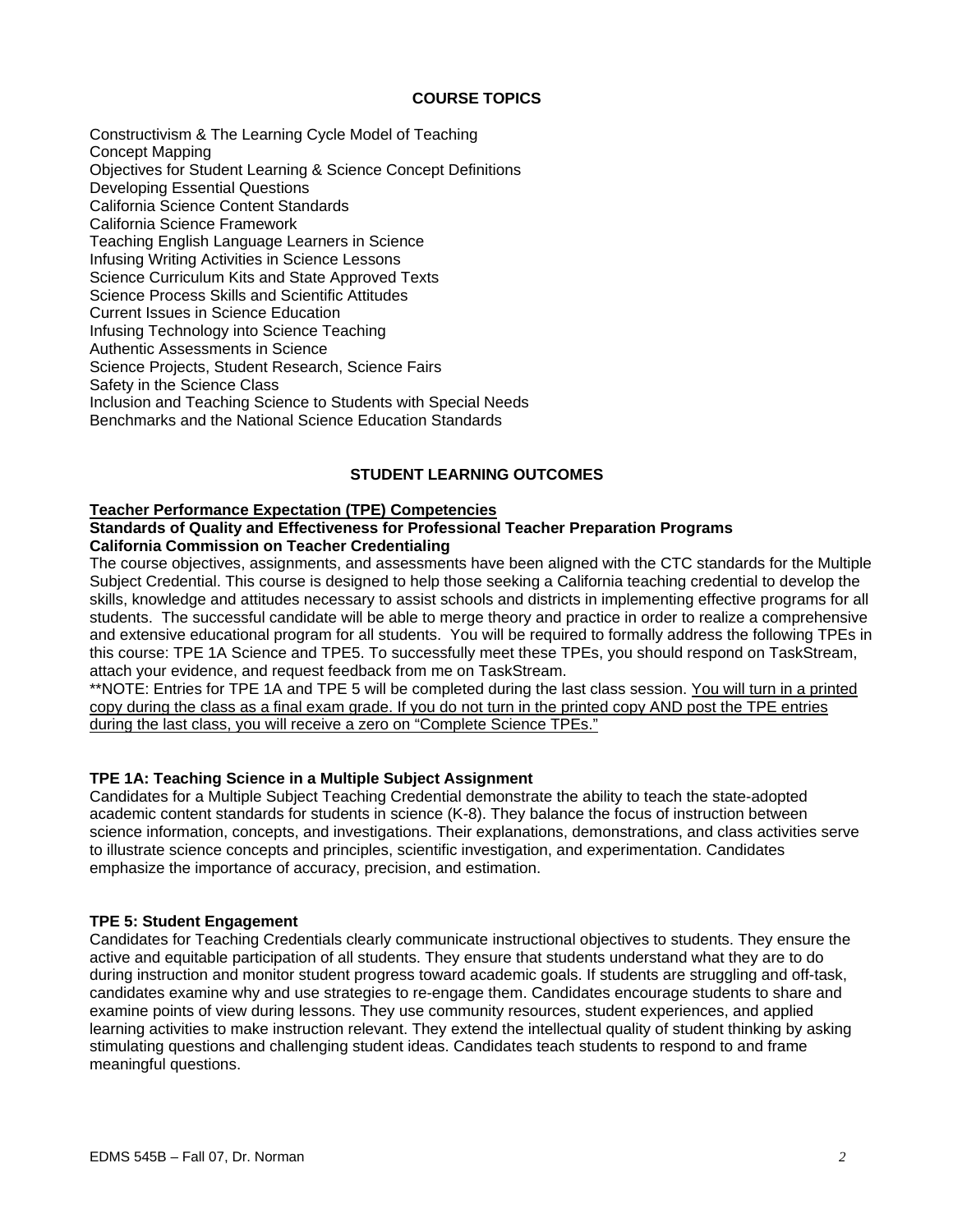## **COURSE POLICIES**

## **Students With Disabilities Requiring Reasonable Accommodations**

Students must be approved for services by providing appropriate and recent documentation to the Office of Disabled Student Services (DSS). This office is located in Craven Hall 5205, and can be contacted by phone at (760) 750-4905, or TTY (760) 750-4909. Students authorized by DSS to receive reasonable accommodations should meet with their instructor during office hours or, in order to ensure confidentiality, in a more private setting.

## **Technology**

You must use your university email account for this class. Periodically I will send reminders and handouts to you on email. I will respond to emails within 48 hours Monday through Friday. You are welcome to use a laptop computer in class. However, you will need to save checking email or other personal use for time outside of class.

## **Electronic Communication Protocol**

Electronic correspondence is a part of your professional interactions. If you need to contact the instructor, email is often the easiest way to do so. It is my intention to respond to all received e-mails in a timely manner. Please be reminded that e-mail and on-line discussions are a very specific form of communication, with their own nuances and etiquette. For instance, electronic messages sent in all upper case (or lower case) letters, major typos, or slang, often communicate more than the sender originally intended. With that said, please be mindful of all e-mail and on-line discussion messages you send to your colleagues, to faculty members in the College of Education, or to persons within the greater educational community. All electronic messages should be crafted with professionalism and care.

Things to consider:

- Would I say in person what this electronic message specifically says?
- How could this message be misconstrued?
- Does this message represent my highest self?
- Am I sending this electronic message to avoid a face-to-face conversation?

In addition, if there is ever a concern with an electronic message sent to you, please talk with the author in person in order to correct any confusion.

## **Attendance Policy**

Due to the dynamic and interactive nature of courses in the College of Education, all students are expected to attend all classes and participate actively. Absences and late arrivals/early departures will affect the final grade. At a minimum, students must attend more than 80% of class time, or s/he may not receive a passing grade for the course at the discretion of the instructor. Individual instructors may adopt more stringent attendance requirements. Should the student have extenuating circumstances, s/he should contact the instructor as soon as possible.

For this class, **if you are absent 1 day, your highest possible grade is a B. If you are absent more than 1 day, your highest possible grade is a C**, which means that you will not pass the course. **Late arrivals and early departures** will lower your class grade. If you have an emergency, see the instructor for the Emergency Absence Policy. Absences do not change assignment due dates. Late assignments will not be accepted.

## **Late Work**

Complete all assignments on time. No late work will be accepted.

## **CSUSM Academic Honesty Policy**

Students will be expected to adhere to standards of academic honesty and integrity, as outlined in the Student Academic Honesty Policy. All written work and oral assignments must be original work. All ideas/materials that are borrowed from other sources must have appropriate references to the original sources. Any quoted material should give credit to the source and be punctuated with quotation marks.

Students are responsible for honest completion of their work including examinations. There will be no tolerance for infractions. If you believe there has been an infraction by someone in the class, please bring it to the instructor's attention. The instructor reserves the right to discipline any student for academic dishonesty in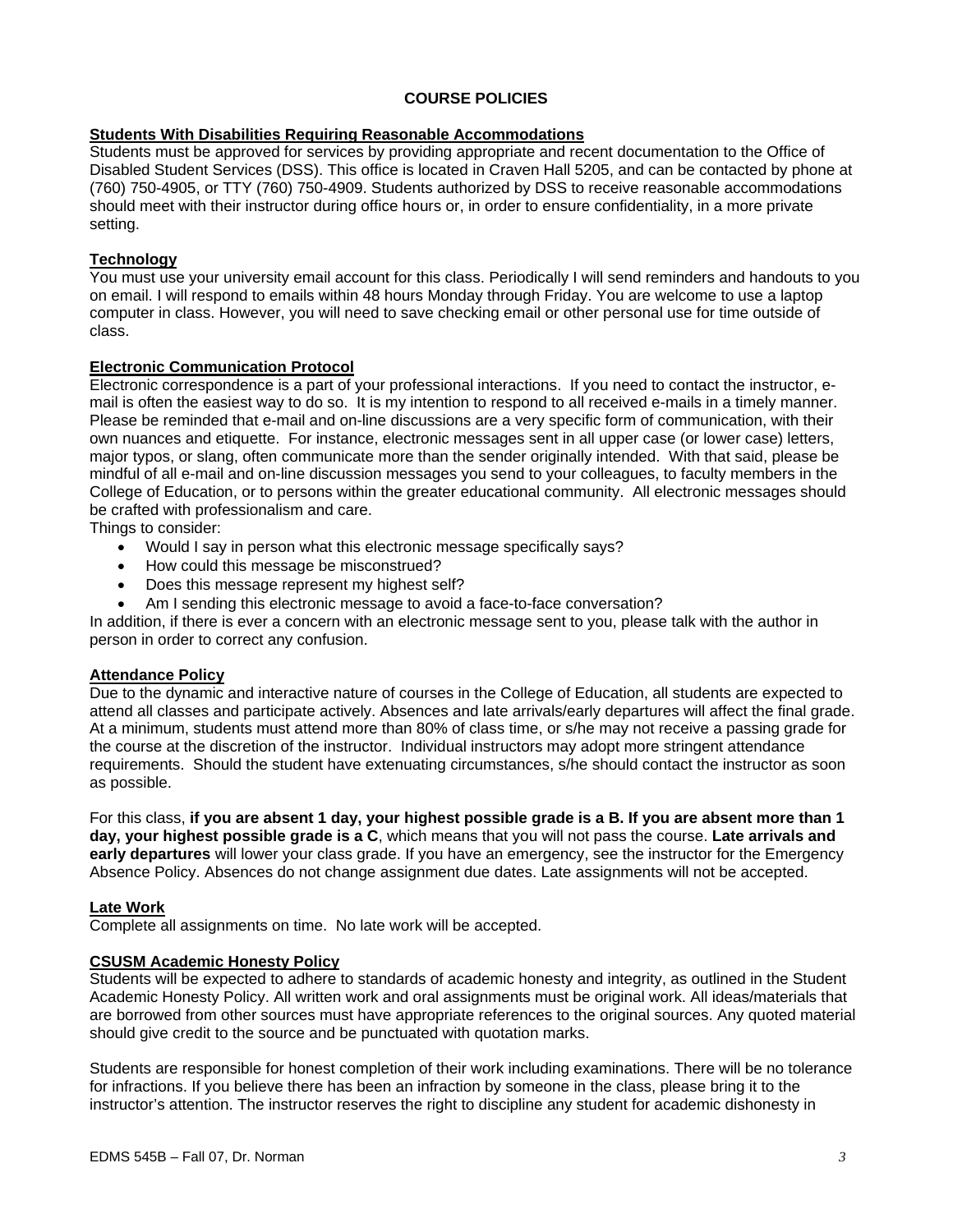accordance with the general rules and regulations of the university. Disciplinary action may include the lowering of grades and/or the assignment of a failing grade for an exam, assignment, or the class as a whole.

Incidents of Academic Dishonesty will be reported to the Dean of Students. Sanctions at the University level may include suspension or expulsion from the University.

### **Plagiarism**

As an educator, it is expected that each student will do his/her own work, and contribute equally to group projects and processes. Plagiarism or cheating is unacceptable under any circumstances. If you are in doubt about whether your work is paraphrased or plagiarized see the Plagiarism Prevention for Students website http://library.csusm.edu/plagiarism/index.html. If there are questions about academic honesty, please consult the University catalog.

#### **All University Writing Requirement**

n keeping with the All-University Writing Requirement, all 3 unit courses must have a writing component of at least 2,500 words (approximately 10 pages) which can be administered in a variety of ways. Writing requirements for this course will be met as described in the assignments.

#### **Person-First Language**

Use "person-first" language in all written and oral assignments and discussions (e.g., "student with autism" rather than "autistic student").

## **Authorization to Teach English Learners**

This credential program has been specifically designed to prepare teachers for the diversity of languages often encountered in California public school classrooms. The authorization to teach English learners is met through the infusion of content and experiences within the credential program, as well as additional coursework. Students successfully completing this program receive a credential with authorization to teach English learners. (approved by CCTC in SB 2042 Program Standards, August 02))

## **Special Education**

Consistent with the intent to offer a seamless teaching credential in the College of Education, this course will demonstrate the collaborative infusion of special education competencies that reflect inclusive educational practices.

#### **Use of Technology**

Students are expected to demonstrate competency in the use of various forms of technology (i.e. word processing, electronic mail, WebCT6, use of the Internet, and/or multimedia presentations). Specific requirements for course assignments with regard to technology are at the discretion of the instructor. Keep a digital copy of all assignments for use in your teaching portfolio. All assignments will be submitted online, and some will be submitted in hard copy as well. Details will be given in class.

## **Visual and Performing Arts**

This course infuses the visual and performing arts in order to prepare our candidates with the skills to integrate the arts in their teaching. The Visual and Performing Arts Content Standards for California Public Schools (http://www.cde.ca.gov/cdepress/standards-pdfs/visual-performing-arts.pdf) describe what every student should know and be able to do in the visual and performing arts, pre-kindergarten through grade 12 in five strands: artistic perception; creative expression; historical and cultural context; aesthetic valuing; and connections, relationships and applications.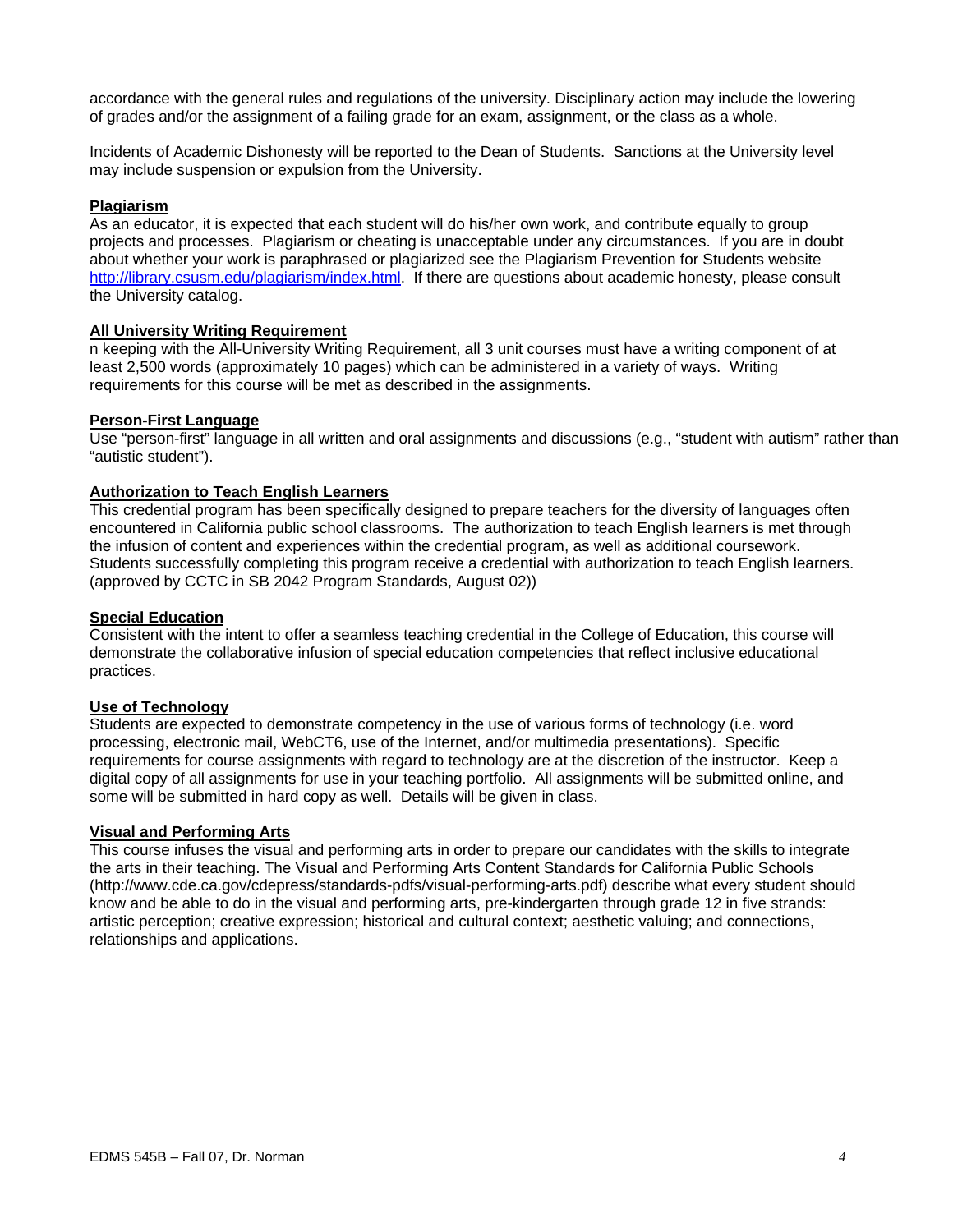#### **GRADING STANDARDS**

| $A = 93-100$    | $B = 83 - 86$   | $C = 73-76$ |
|-----------------|-----------------|-------------|
| $A - = 90 - 92$ | $B - 80 - 82$   | $C - 70-72$ |
| $B+ = 87-89$    | $C_{+}$ = 77-79 | $F = 0.69$  |

It is expected that students will proofread and edit their assignments prior to submission. Students will ensure that the text is error-free (grammar, spelling), and ideas are logically and concisely presented. The assignment's grade will be negatively affected as a result of this oversight. Each assignment will be graded approximately 80% on content and context (detail, logic, synthesis of information, depth of analysis, etc.), and 20% on mechanics. All citations, where appropriate, will use American Psychological Association (APA) format. Consult APA Manual,  $5<sup>th</sup>$  edition for citation guidance.

You must maintain a B average (3.0 GPA) in your teacher education courses to receive a teaching credential from the State of California. Courses are not accepted if final course grades are below a C+.

## **Exemplary "A" Students**

- 1. Demonstrate serious commitment to their learning, making full use of the learning opportunities available and searching out the implications of their learning for future use.
- 2. Complete all assignments thoroughly, thoughtfully and timely.
- 3. Make insightful connections between assignments and their developing overall understanding of science concepts; continually questioning and examining assumptions in a genuine spirit of inquiry.
- 4. Attends every class, always timely, and shows high level achievement of course goals.
- 5. Display a "can do" attitude, give 100%, and works to help others learn too.
- 6. Contributes a great deal to class environment, showing respect and concern for all members.

## **"B" Students**

- 1. Completes all assignments, all on time, and demonstrates the ability to summarize, analyze, and/or reflect at fairly high levels, showing consistent improvement over time.
- 2. Completes all of the reading assignments and develops thoughtful and fairly thorough responses.
- 3. Produces work that is close to professional level in terms of both content and writing, working to develop a strong command of writing, speaking, planning and presenting.
- 4. Develops presentations demonstrating significant learning.
- 5. Presents confidently and intelligently, demonstrating effective teaching skills.
- 6. Attends every class meeting and is regularly engaged during class.
- 7. Contributes to the positive environment of the class by respecting all members.

## **ASSIGNMENTS**

Each written assignment is expected to have a clear organizational presentation and be free of grammar, punctuation and spelling errors. There will be a reduction in points for the above mentioned errors. Late assignments are not accepted. Prepare carefully for class, and be ready to discuss readings and assignments thoughtfully. Note the Description of Exemplary Students on page 18.

| 1. Participation, Professionalism and Disposition | 5%         |
|---------------------------------------------------|------------|
| 2. Reading Accountability Journal                 | 25%        |
| 3. Framework Summary Response                     | 5%         |
| 4. Leadership of Hands-on Science Activities      | 10%        |
| 5. Learning Cycle Lesson Drawings                 | 5%         |
| 6. Learning Cycle Lesson Explanations             | 5%         |
| 7. Science Exploratorium Lesson Plan/Presentation | 10%        |
| 8. Science Curriculum/Presentation                | <b>20%</b> |
| 9. Course Reflection                              | 5%         |
| 10. Complete Science TPEs during last class       | 10%        |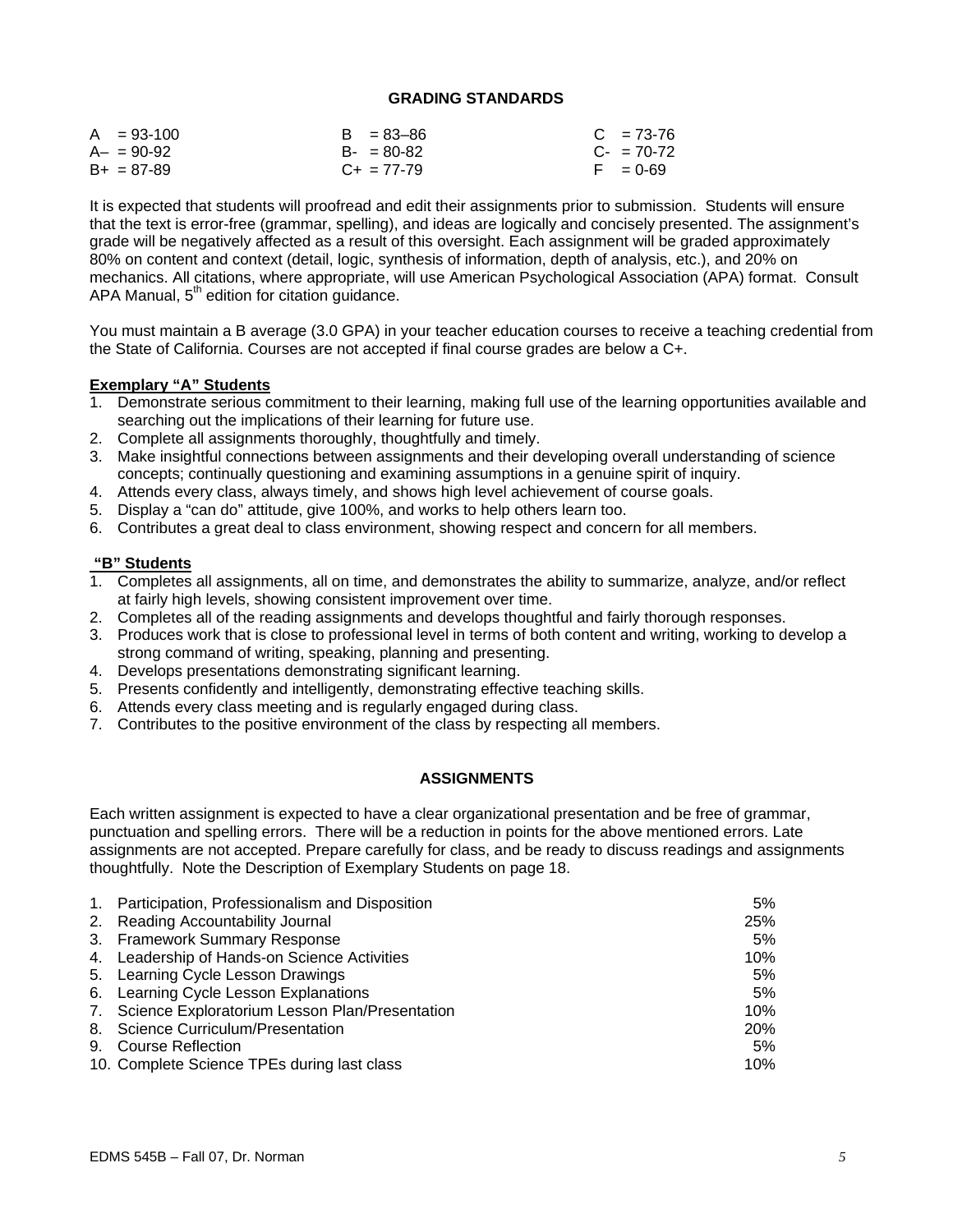#### EDMS 545B – Fall 07, Dr. Norman *6*

## **DESCRIPTIONS OF ASSIGNMENTS**

#### **1. Participation, Professionalism and Disposition to Teach 5%**

Interact professionally and collaborate responsibly with your colleagues and professor. Teacher education is a professional preparation program and students will be expected to adhere to standards of dependability, professionalism, and academic honesty.

You are expected to arrive on time (1:00 p.m.), stay for the whole class (until 3:45 p.m.), and attend all class sessions. If you are late to one or more classes, depart early from one or more classes, or miss a class, your course grade will be lowered. Please note the Attendance policy in this syllabus.

Grading will include a component of "professional demeanor." Students will conduct themselves in ways that are generally expected of those who are entering the education profession, including the following:

- On-time arrival to all class sessions
- Advance preparation of readings and timely submission of assignments
- Respectful participation with instructor and other students in all settings
- Carefully considered, culturally aware approaches to solution-finding

#### **The following Attributes of Highly Effective Teachers will be used as criteria defining your participation, professionalism and disposition.**

- a. **General classroom attendance, promptness, and participation**: is on time; respects time boundaries (breaks, etc.); regularly attends class; and actively participates.
- b. **Attention to classroom discussion protocols**: respects time limitations; recognizes and respects the perspectives of fellow classmates; gives wait time; listens actively; uses non-interruptive skills; mediates disagreements by working to understand others' perspectives & finding common ground; and genuinely encourages all to participate.
- c. **Social and cooperative skills (as illustrated in cooperative projects)**: assumes responsibility of one's roles; is open to consensus and mediation; effectively communicates ideas; communicates in respectful manner in online discussion (as noted in electronic communication protocol); attends group meetings; is dependable; respects others' ideas; expects quality work from self and colleagues; manages time effectively; uses organizational skills and leadership skills; is assertive but not aggressive; uses reflection as a means of evaluation; and motivates and offers positive reinforcement to others.
- d. **Attention to assignments**: meets time deadlines; produces quality products; responds cooperatively to constructive criticism; uses rubrics or other stipulated criteria to shape an assignment; and prioritizes tasks and performs/supervises several tasks at once.
- **e. General classroom demeanor**: is professional, creative, kind, sensitive, respectful, has a sense of humor**;**  is supportive of fellow classmates and instructors**;** recognizes others' perspectives as valid and works to include all "voices" in the classroom**;** is aware of & responsive to issues & behaviors that might marginalize colleagues in the classroom; does not conduct personal business during class time; uses personal computer appropriately, clearly taking notes when warranted; and computer is closed during discussions so that eye contact can be maintained.
- f. **Flexibility**: is responsive when reasonable adjustments to the syllabus, curriculum, schedule, and school site assignments become necessary (common to the educational arena); can work through frustrations by problem-solving with others and not letting emotional responses dominate or impair thinking; "bounces" back easily; and can work calmly under stress.
- g. **Openness to and enthusiasm for learning**: can engage with a variety of educational ideas with an open mind and a sense of exploration; demonstrates passion for and metacognition of learning across the curriculum and within discipline areas; and takes advantage of learning opportunities and seeks out additional opportunities for learning.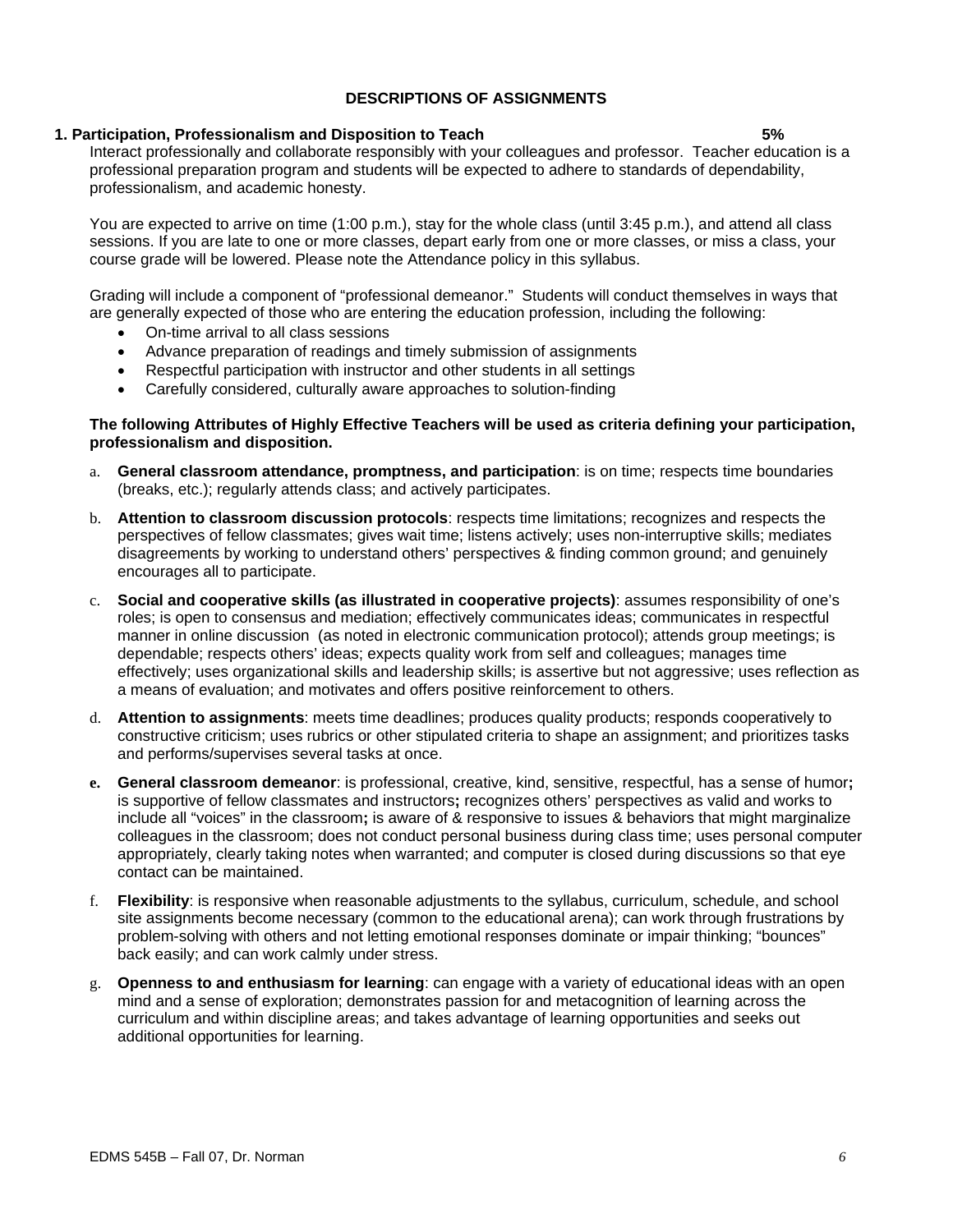# **PCP Rubric: Participation, Collaboration and Professionalism**

## **Students are expected to actively participate, collaborate, and demonstrate professionalism at all times.**

|                                | <b>Excellent</b>                           | Acceptable                              | <b>Unacceptable</b>                    | <b>Comments</b> |
|--------------------------------|--------------------------------------------|-----------------------------------------|----------------------------------------|-----------------|
| <b>Attitude</b>                | Always displays a                          | Sometimes displays a                    | Seldom has a positive                  |                 |
| Do you show a                  | positive attitude. May                     | positive attitude. May                  | attitude. Often is                     |                 |
| positive attitude              | offer constructive                         | offer constructive                      | critical. Does not offer               |                 |
| toward class, "the             | criticism and include                      | criticism and include                   | alternative solutions to               |                 |
| work" and                      | alternatives that show                     | alternatives that show                  | criticism.                             |                 |
| learning?                      | initiative.                                | initiative.                             |                                        |                 |
| <b>Participation</b>           | Attends every class,                       | Attends every class,                    | Is not always ready                    |                 |
|                                | always on time and                         | on time and prepared,                   | when class time                        |                 |
| Do you participate in          | well prepared, and                         | and never leaves                        | begins. Doesn't give                   |                 |
| class discussions              | never leaves early.                        | early. Gives most                       | full attention in class;               |                 |
| productively, sharing          | Gives closest                              | attention to class                      | sometimes talks when                   |                 |
| your knowledge and             | attention to class                         | activities and                          | others are speaking.                   |                 |
| understandings?                | activities & speakers.                     | speakers.                               |                                        |                 |
| Professionalism                | Consistently behaves,                      | Most of the time,                       | Seldom behaves,                        |                 |
|                                | talks and works in a                       | behaves, talks and                      | talks, and works in a                  |                 |
| Do you exhibit<br>professional | professional manner,<br>regardless of      | works in a<br>professional manner,      | professional manner,<br>regardless of  |                 |
| behavior at all                | task/topic.                                | regardless of                           | task/topic.                            |                 |
| times?                         |                                            | task/topic.                             |                                        |                 |
| Collaboration                  | Consistently listens to,                   | Most of the time                        | Rarely listens to,                     |                 |
| Can you monitor                | shares with, and                           | listens to, shares with,                | shares with, and                       |                 |
| and adjust your                | supports the efforts of                    | and supports the                        | supports the efforts of                |                 |
| participation to               | others. Tries to keep                      | efforts of others, but                  | others. Is not always                  |                 |
| allow for others'              | people working well                        | sometimes is not a                      | a good team player.                    |                 |
| ideas to be heard?             | together.                                  | good team member.                       |                                        |                 |
| Are you supportive             |                                            |                                         |                                        |                 |
| of others' ideas               |                                            |                                         |                                        |                 |
| and work?                      |                                            |                                         |                                        |                 |
| <b>Contributions</b>           | Consistently provides                      | Most of the time                        | Rarely provides useful                 |                 |
| Do you contribute              | useful ideas; always                       | provides useful ideas                   | ideas; not always                      |                 |
| to whole class and             | stays focused on the                       | and stays focused. A                    | focused. Reluctant to                  |                 |
| group work? Do                 | task. Exhibits a lot of                    | satisfactory group                      | participate. Lets                      |                 |
| you "do your                   | effort and valuable                        | member who does                         | others take charge.                    |                 |
| share"?                        | contributions.                             | what is required.                       |                                        |                 |
| <b>Disposition</b>             | Consistently                               | Most of the time                        | Rarely shows concern                   |                 |
| toward teaching                | demonstrates concern                       | demonstrates concern                    | in learning to teach all               |                 |
|                                | in learning to teach all                   | in learning to teach all                | children. Rarely                       |                 |
| Do you exhibit a               | children. Always                           | children. Often                         | demonstrates                           |                 |
| positive disposition           | demonstrates strong                        | demonstrates                            | commitment toward                      |                 |
| towards teaching               | commitment toward                          | commitment toward                       | developing (a) an                      |                 |
| all students?                  | developing (a) an                          | developing (a) an                       | understanding of                       |                 |
|                                | understanding of                           | understanding of                        | children, (b) teaching                 |                 |
|                                | children, (b) teaching                     | children, (b) teaching                  | strategies, and (c)                    |                 |
|                                | strategies, and (c)<br>knowledge of the CA | strategies, and (c)<br>knowledge of the | knowledge of the<br>CSTP's, TPE's, and |                 |
|                                | Standards for the                          | CSTP's, TPE's, and                      | <b>CA Content</b>                      |                 |
|                                | <b>Teaching Profession</b>                 | <b>CA Content</b>                       | Standards.                             |                 |
|                                | (CSTP), Teacher                            | Standards.                              |                                        |                 |
|                                | Performance                                |                                         |                                        |                 |
|                                | Expectations (TPE),                        |                                         |                                        |                 |
|                                | and CA Standards.                          |                                         |                                        |                 |
| Leadership                     | Shows strength                             | Effectively participates                | Does not show                          |                 |
| Do you interact                | through leadership in                      | and contributes, but                    | leadership in any area                 |                 |
| productively with              | class activities; other                    | rarely shows                            | of class.                              |                 |
| your peers and show            | students respect you                       | leadership qualities.                   |                                        |                 |
| leadership initiative?         | as a leader.                               |                                         |                                        |                 |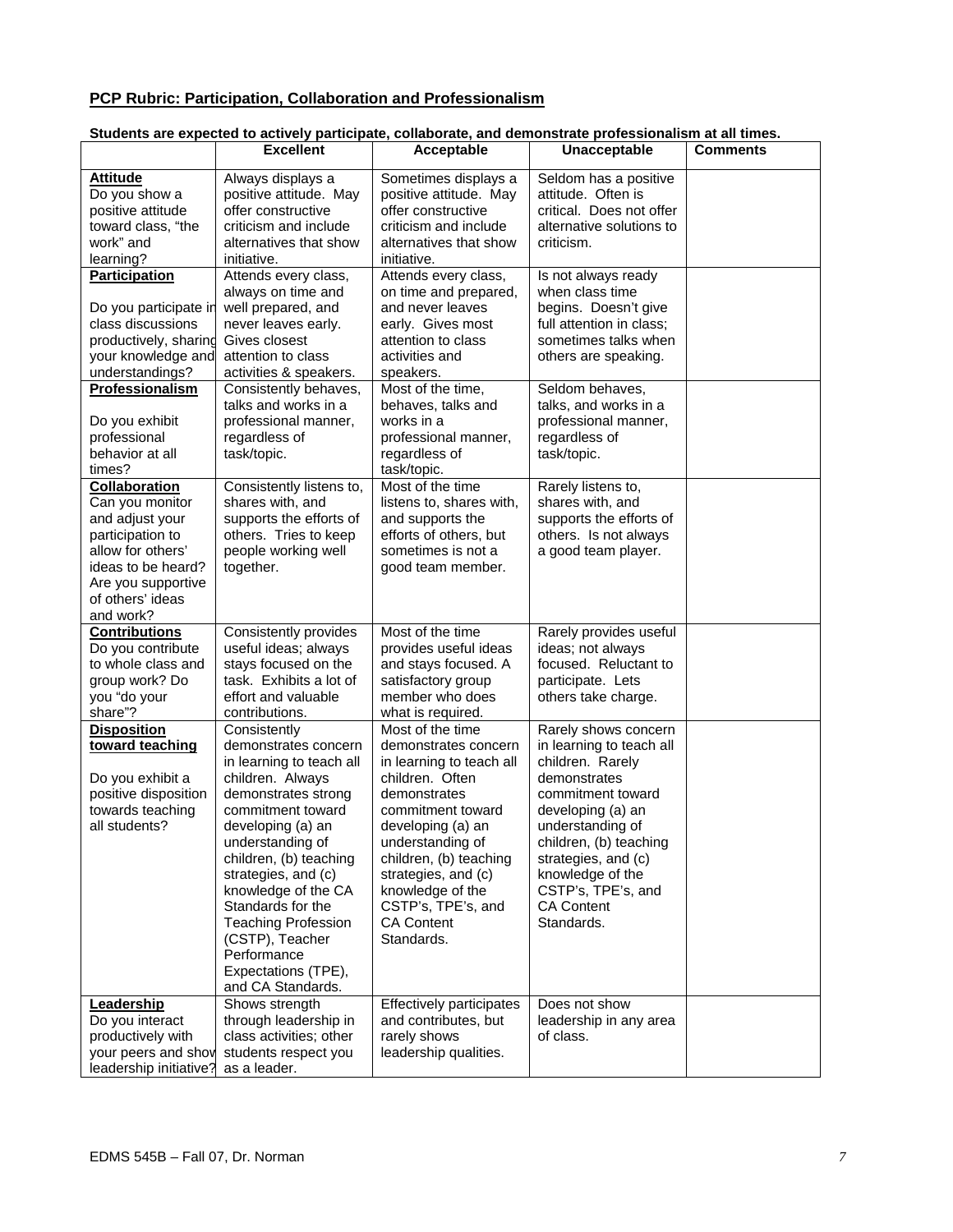## **2. Reading Accountability Journal Entries for Chapters** (individual**) 25%**

The purpose of the journal entries is to help you carry the science content from short term into long term memory and understanding so that you can more easily teach science when you become a classroom teacher. The assigned readings provide an important foundation for your increasing understanding of how to effectively teach science. You will need two large Blue Books. Reading accountability journals (blue books) will be collected at every other class session and will only receive full points if completed by the date indicated in the schedule. You must use Blue Books; though you may type and staple in your entry. Spiral paper stuck in Blue Books will not be accepted.

Each class session you will be asked to complete journal entries for 2 chapters. You will do a Concept Map (following procedures taught in class) for one of the chapters, and you will do a Big Ideas paper explaining (a) the key science concepts and (b) teaching applications for the other chapter. You may choose which chapter to prepare a Concept Map for and which chapter to do a Big Ideas paper.

Do the Reading Accountability Journal entries in a Blue Book. Every other week you will turn in the Blue Book. During that week, you will write in your other Blue Book and turn it in the following week.

- The Concept Map must include the 15-25 major concepts discussed in the chapter. Do not include information from the investigations, only the science content. The Concept Map must follow the Concept Mapping procedures taught in class. Each concept map counts 5 points.
	- a. Most general, inclusive Concept at top counts 1 point
	-
	- b. Map must show hierarchy<br>
	c. 1-2 words (nouns) for Concepts<br>
	counts 1 point<br>
	counts 1 point c. 1-2 words (nouns) for Concepts
	- d. Verbs or prepositions for Linking Words between Concepts counts 1 point
	- e. Should be some Crosslinking across the Map counts 1 point
	- f. NOT mind-mapping or mind-webbing
- The Big Ideas paper should **(1) explain 15-25 key science concepts** (not the investigations) and **(2) briefly list 2 ways you can teach some of the concepts in your class**. Be sure to write in complete sentences, not outlines, though the sentences may be bulleted. Your Big Ideas paper is not a reflection of your thoughts; it is a summary of the science content and 2 ways you might teach two or more concepts. Each Big Ideas paper counts 5 points.
	- a. Complete sentences counts 1 point
	- b. Major science concepts included counts 2 points 2 points
	- c. 2 ways to teach concepts included counts 2 points
- Title each page with the title of the Chapter in the book. Put your name and date at the top of each page.

#### **3. Framework Summary Response** (individual) **5%**

Read the first part of the California Science Framework, up to page 22. This includes Board Policy, the Introduction and Chapters One and Two.

• Think about the reading holistically.

• Type about a page, in your own words, that answers these questions: What were the most important ideas addressed in the reading? How does science teaching differ from instruction in other subjects? What are the most important elements of a strong science instructional program?

Come to class prepared to discuss the questions and turn in your answers.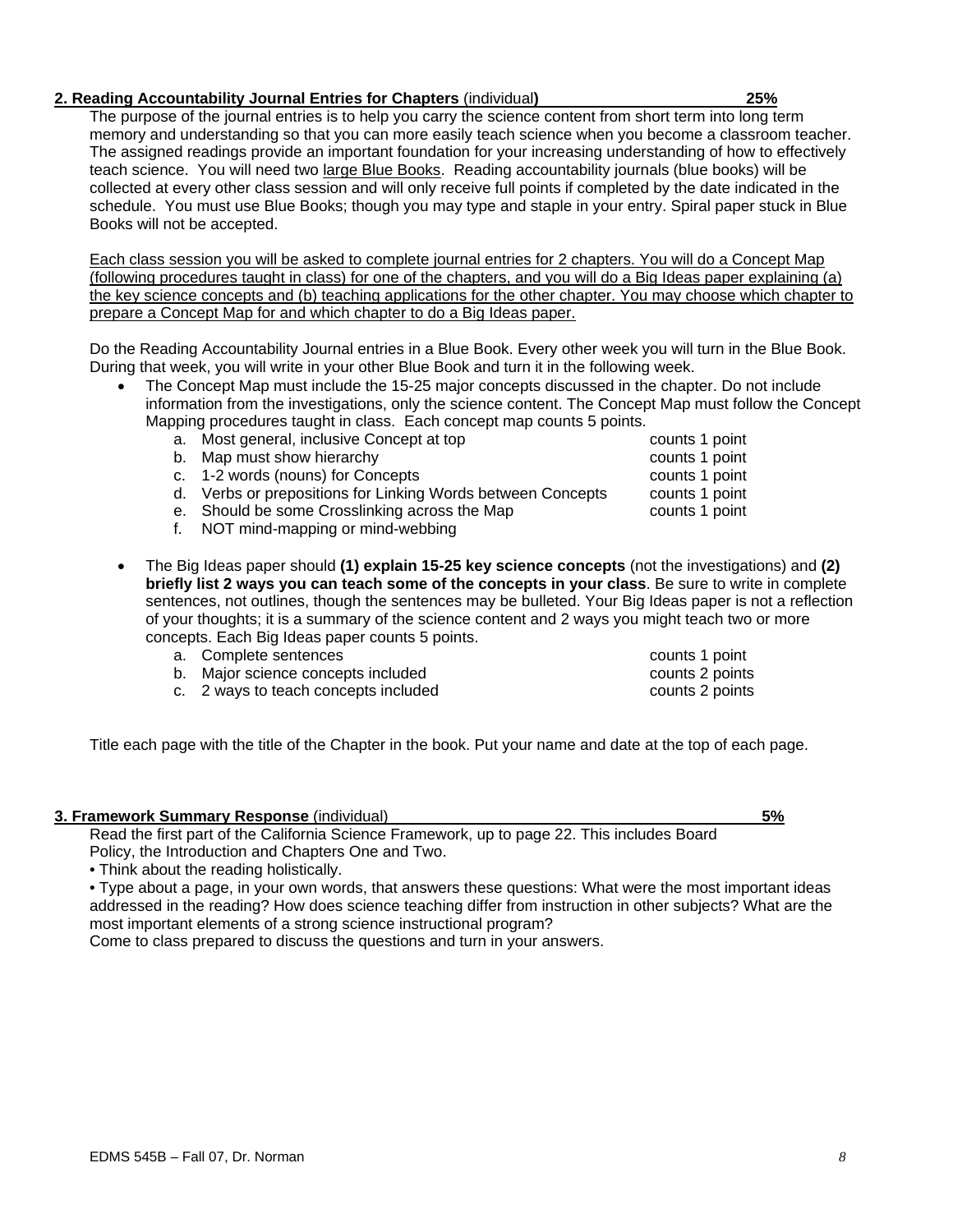## **4. Leadership of Hands-on Science Activities** (team) **10%**

Students will lead hands-on science lessons during class. The lessons should model inquiry instruction, good questioning skills, and be content-understandable and non-judgmental. The lessons should be based on the CA Science Content Standards. Strategies for English language learners, technology integration, and methods for teaching students with disabilities should be included.

You will work in teams to lead science lessons based on the Learning Cycle Model of Instruction. You will teach these to your classmates. Each lesson will be allocated 35-40 minutes of class time to teach. Your classmates will not role-play elementary students, but will learn the science content and how to teach it. Treat your classmates as teachers, not elementary students.

The lessons should include hands-on lessons, and should emphasize particular science concepts. The Exploration and Application phases of the Learning Cycle require different hands-on science activities using manipulatives. **ALWAYS begin Exploration with students making PREDICTIONS**. Hands-on activities are NOT reading or completing worksheets (though they may require students to read something or complete lab observation sheets). You should take the activities "off of paper" and require students to use the science process skills with science manipulatives. **You need to know and demonstrate the stages of the Learning Cycle, or you will not be given credit for your lesson.**

Be sure you understand the concepts you are emphasizing, and that you can explain them. The lessons should be developmentally appropriate for K-6, and should follow the NSTA Safety Guidelines. **Begin the lesson by writing essential questions about the lesson on the board, for students to consider during the lesson.**  These questions should be **higher level questions** (analysis, synthesis or evaluation level) according to Bloom's Taxonomy. Make sure that you include the **3 stages of the Learning Cycle**. **Begin the lesson with students writing their predictions about the outcomes of the activity**. Make sure that science content background and applications to everyday life are addressed. You need to **EXPLAIN** Strategies for English language learners and adaptations for students with disabilities.

Prepare a PowerPoint Presentation to use in your lesson. The presentation should include a detailed explanation of the science content, as well as a list and definitions of science concepts important to the lesson. Additionally, include a list of at least 3 web sites (with short descriptions) that address the science topic and concepts through simulations, graphics and movies. You should have links to these web sites and show examples during the lesson. **Bring the Children's literature books to class to show.**

Science Lesson Plan Handout

- Prepare a handout which includes the information under Lesson Plan Format, making sure you include:
	- o team members' names at the top
	- o references at the bottom.

IMPORTANT NOTE: At least four full days PRIOR to your team's presentation, email your complete lesson plan and your PowerPoint Presentation to the instructor for review. (Failure to email the completed lesson and PowerPoint to the instructor at least 4 days prior to your presentation will **count 10 points off your grade for this assignment**.) Include your cohort name and # and the date you will present to the class in the email. After I email you back regarding needed changes and you make revisions, email the revised ones to me and I approve them, you should make copies of the lesson to bring for classmates on the day of the presentation. You may email them to classmates if you are able to do so 2 days prior to the lesson, provided that you bring extras for students who may forget to bring them.

**Please email final lesson plan and PowerPoint to knorman@csusm.edu 4 days prior to presenting. On the day of your lesson presentation, please begin the lesson by turning in 1 copy of the rubric completed as a team evaluation along with one paper copy of your lesson plan to the instructor. Failure to do any of the above will result in 10 points off your grade for this assignment.**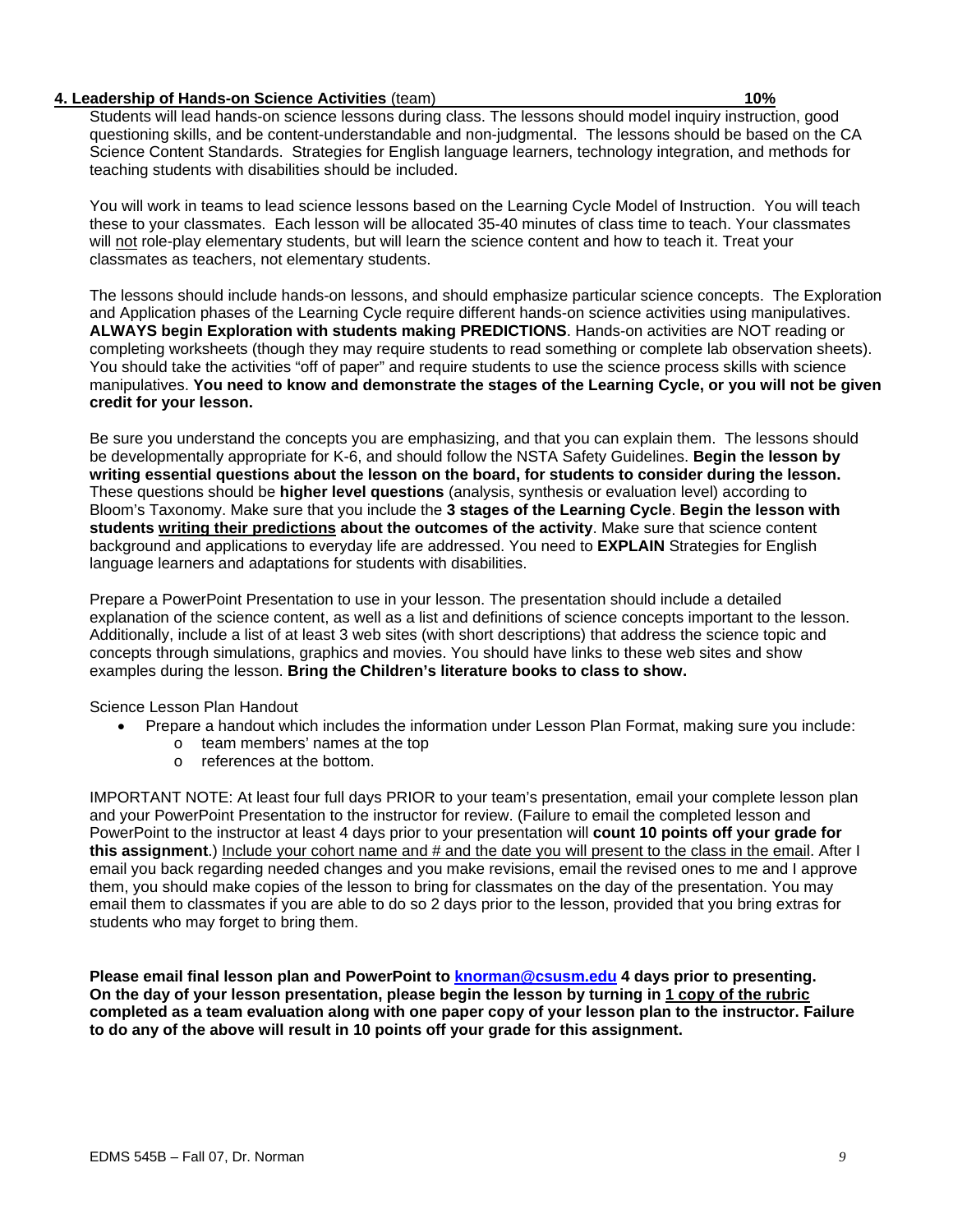## **Lesson Plan Format**

**Lesson Title**: What is the title of your lesson?

**Grade Level**: What is the grade level?

**Student Groupings**: How will you group students for instruction?

**Materials/Resources/Technology:** What does the teacher need? What do the students need?

**California Science Content Standard(s):** What standards are addressed? Include at least 1 science area (life science, physical science, or earth science) standard and 1 investigation standard.

**Lesson Objective(s):** What do you want students to be able to do? Write in complete sentences. Use an action verb and explain how students will demonstrate their new knowledge and understanding. "The students will \_

**Science Concept(s):** What are you trying to teach? Do not say "The students will \_\_\_\_." (That is an objective, not a concept.)

**Essential Questions** (higher level; see Bloom's taxonomy): What are your essential questions for this concept? What leads to the big idea? (be sure these are not lower level fact or info. questions)

**Lesson Procedures:** Explain the procedures for each. Include what the teacher will do and what the students will do.

#### **The Learning Cycle**

**a. Exploration** (Begin with students making predictions; then have a hands-on SCIENCE activity.)

- **b. Concept Invention** (Make sure students share and discuss data and ideas in the first part of this stage; then teacher introduces new terms and provides further explanations.)
- **c. Concept Application** (Should be a 2<sup>nd</sup> hands-on SCIENCE activity.)

#### **Accommodations/Adaptations/Applications:**

- $\triangleright$  Strategies for English language learners and explanations (at least 3)
- $\triangleright$  Adaptations for students with disabilities and explanations (at least 3)
- $\triangleright$  Applications to everyday life and explanations (at least 3)

**Science Content Background: (**at least 1 full page) summary of the content background

**Web Sites**: 3 interactive relevant web sites with descriptions

**Children's Literature Books**: Title, author, publisher, year of 2 children's books on the topic. BRING BOOKS TO CLASS.

**Arts Standards Integration**: Explain how you will integrate learning in the Arts. List Arts Standard.

**References:** Title, author, publisher, year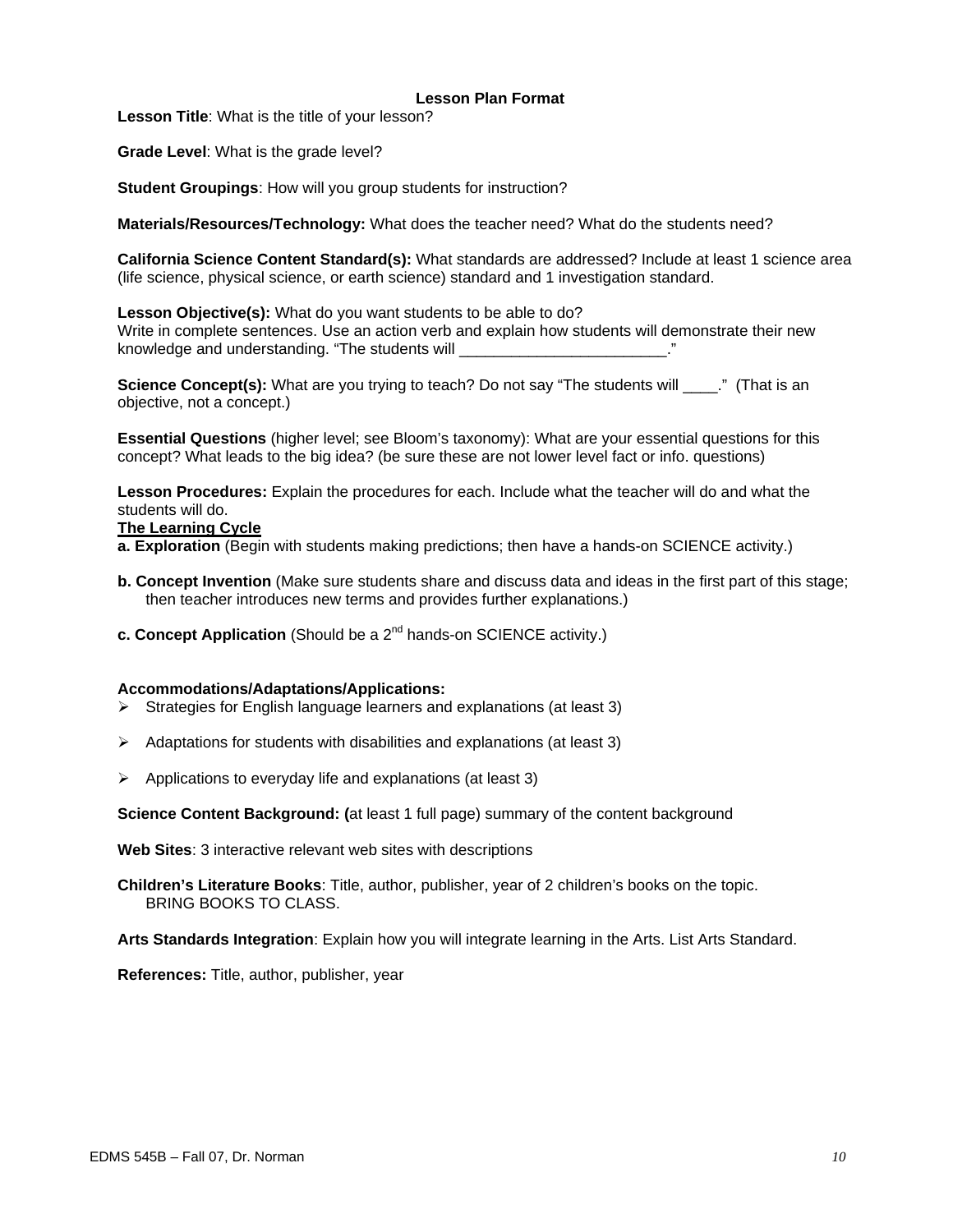# *Team completes prior to presenting as a self-evaluation. Turn in with lesson plan before you present.*

## **RUBRIC FOR HANDS-ON SCIENCE LESSONS**

Title of Lesson: \_\_\_\_\_\_\_\_\_\_\_\_\_\_\_\_\_\_\_\_\_\_\_\_\_\_\_\_\_\_\_\_\_\_\_\_\_\_\_\_\_\_\_\_\_

Names: \_\_\_\_\_\_\_\_\_\_\_\_\_\_\_\_\_\_\_\_\_\_\_\_\_\_\_\_\_\_\_\_\_\_\_\_\_\_\_\_\_\_\_\_\_\_\_\_\_\_\_\_\_\_\_\_\_\_\_\_\_\_\_\_\_\_\_\_\_\_\_\_\_\_\_

| <b>Activity</b>                                      | <b>Criteria/ Quality of Work</b>                                                                                                                                                                                                                                                                                                                                                                                                                                                                                                                                                                                                                                                                                                                                                                                        | <b>Score</b> |
|------------------------------------------------------|-------------------------------------------------------------------------------------------------------------------------------------------------------------------------------------------------------------------------------------------------------------------------------------------------------------------------------------------------------------------------------------------------------------------------------------------------------------------------------------------------------------------------------------------------------------------------------------------------------------------------------------------------------------------------------------------------------------------------------------------------------------------------------------------------------------------------|--------------|
| Materials<br>5 <sub>pts</sub>                        | Materials were provided so that all students could easily participate - 5 pts.<br>Materials were provided so that some students could easily participate - 3 pts.<br>Materials were provided so that a few students could easily participate - 1 pt.<br>Materials were not provided so that students could easily participate - 0 pt.<br>(5 points maximum)                                                                                                                                                                                                                                                                                                                                                                                                                                                             |              |
| <b>Standards</b><br>Objectives<br>Concept(s)<br>5pts | You included the California Content Standards, Lesson Objectives and a<br>Statement of the Science Content.<br>(5 points maximum)                                                                                                                                                                                                                                                                                                                                                                                                                                                                                                                                                                                                                                                                                       |              |
| Essential<br><b>Questions</b><br>5 <sub>pts</sub>    | You included 2 essential questions in the lesson, asking about the "big idea."<br>These were not simple knowledge or application questions, but questions relating<br>the lesson to the big idea<br>(5 points maximum)                                                                                                                                                                                                                                                                                                                                                                                                                                                                                                                                                                                                  |              |
| Concept<br><b>Exploration</b><br>10pts               | 1) All students participated in a developmentally appropriate hands-on science<br>activity, made observations, and collected data. Predictions were made at<br>beginning<br>2) Are children provided with hands-on activities (sometimes problem<br>solving) prior to being introduced to the new ideas?<br>3) Do the exploration activities elicit children ideas relative to those<br>activities?<br>4) Are the exploration activities clear lead-in's to the introduction of the<br>idea? That is, do the exploration activities provide the experiences<br>children need to meaningfully grasp the new idea when that new idea is<br>presented?<br>5) Is there a likelihood that the children will come up with the key idea as<br>a consequence of the exploration activities?<br>(2 points for each of the above) |              |
| Concept<br>Invention<br>10pts                        | 1) Students shared their observations, data and explanations. Teacher provided<br>further explanations and terminology, and tied it all together.<br>2) When the new idea or skill is introduced, does the teacher directly<br>relate the presentation to what children have experienced in the<br>exploration activity?<br>3) Does the teacher attempt to elicit the key idea from the children before<br>presenting that idea?<br>4) Is there an attempt by the teacher to check on children's<br>understanding of the newly presented concept or skill?<br>5) Is there an attempt by the teacher to give children an example of what<br>the concept is not?<br>(2 points for each of the above)                                                                                                                      |              |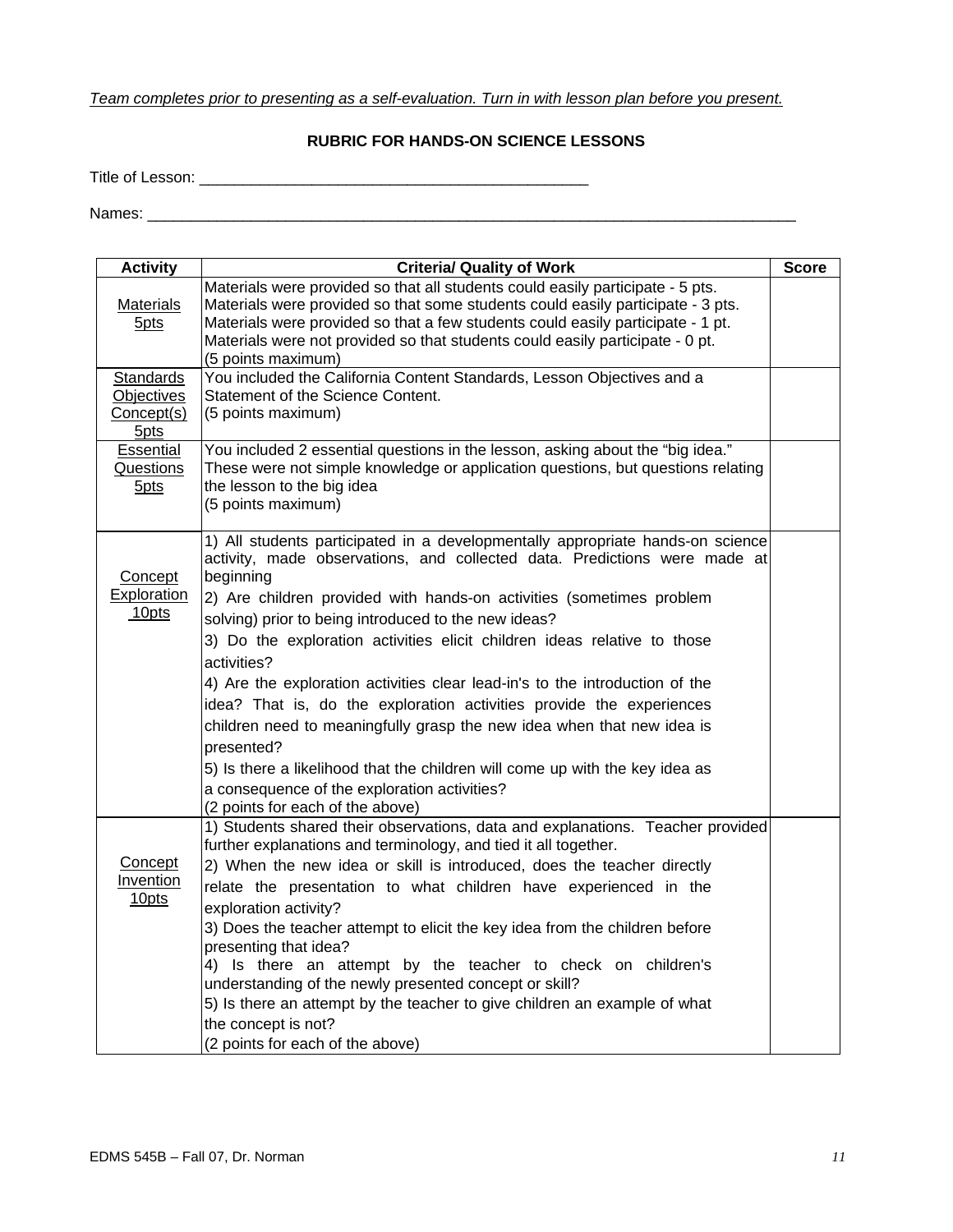| <b>Science</b>        | Your team provided a thorough explanation of the science content background in                   |  |
|-----------------------|--------------------------------------------------------------------------------------------------|--|
| Content               | the PP presentation - 10 pts.                                                                    |  |
| Background            | Your team provided a short explanation of the science content background - 6                     |  |
| 10 pts                | pts.                                                                                             |  |
|                       | Your team provided an incomplete explanation of the science content background                   |  |
|                       | - 2 pts.                                                                                         |  |
|                       | Your team provided a poor explanation of the science content background - 0 pts.                 |  |
|                       |                                                                                                  |  |
|                       | (10 points maximum)                                                                              |  |
|                       | Relevant Web Your PP presentation and lesson plan included 3 web sites with descriptions and     |  |
| <b>Sites</b>          | links to the sites.                                                                              |  |
| $10$ pts              |                                                                                                  |  |
| Concept               | 1) Are hands-on activities used in the application/elaboration stage?                            |  |
| <b>Application</b>    | 2) Are there explicit attempts to offer children corrective and confirmatory                     |  |
| $10$ pts              | feedback?                                                                                        |  |
|                       | 3) Will any new element (refinement) be added to broaden and deepen                              |  |
|                       | children's understanding or skill?                                                               |  |
|                       |                                                                                                  |  |
|                       | 4) Can the application/elaboration activities serve as exploration activities<br>for a new idea? |  |
|                       |                                                                                                  |  |
|                       | (2.5 points for each)                                                                            |  |
|                       | 3 strategies for English language learners are explained                                         |  |
| <b>Strategies for</b> |                                                                                                  |  |
| English               |                                                                                                  |  |
| language              |                                                                                                  |  |
| learners 5 pts        |                                                                                                  |  |
|                       |                                                                                                  |  |
|                       | 3 applications to everyday life are described                                                    |  |
| <b>Applications</b>   |                                                                                                  |  |
| to real life          |                                                                                                  |  |
| 5 points              |                                                                                                  |  |
|                       |                                                                                                  |  |
| <b>Adaptations</b>    | 3 adaptations to meet the needs of students with disabilities are included                       |  |
| for Students          | (separate from other strategies)                                                                 |  |
| with                  |                                                                                                  |  |
| <b>Disabilities</b>   |                                                                                                  |  |
| 5 points              |                                                                                                  |  |
| <u>Arts</u>           | You integrated one or more arts standards in a meaningful way $-5$ pts.                          |  |
|                       | Arts included, but did not include standards - 3 pts.                                            |  |
| <b>5pts</b>           |                                                                                                  |  |
|                       | Little relation to the $arts - 1$ pt.                                                            |  |
|                       | Handout included everything listed for lesson plan                                               |  |
| <b>Handout</b>        |                                                                                                  |  |
| $10$ pts              | (1 points off for each missing item)                                                             |  |
|                       |                                                                                                  |  |
|                       | Your team is ready to present on time, has all materials ready and all handouts                  |  |
| Presentation          | copied, and will stay within the time allocated. You will keep students on-task and              |  |
| $5$ pts               | not waste time - 5 pts.                                                                          |  |
|                       | Your team accomplished some of the items listed - 3 pts.                                         |  |
|                       | Your team accomplished few of the items listed - 1 pts.                                          |  |
|                       | Your team did not accomplish any of the items listed - 0 pts.                                    |  |
|                       |                                                                                                  |  |
|                       | (5 points maximum)                                                                               |  |
|                       |                                                                                                  |  |
|                       | <b>TOTAL POINTS/100</b>                                                                          |  |
|                       |                                                                                                  |  |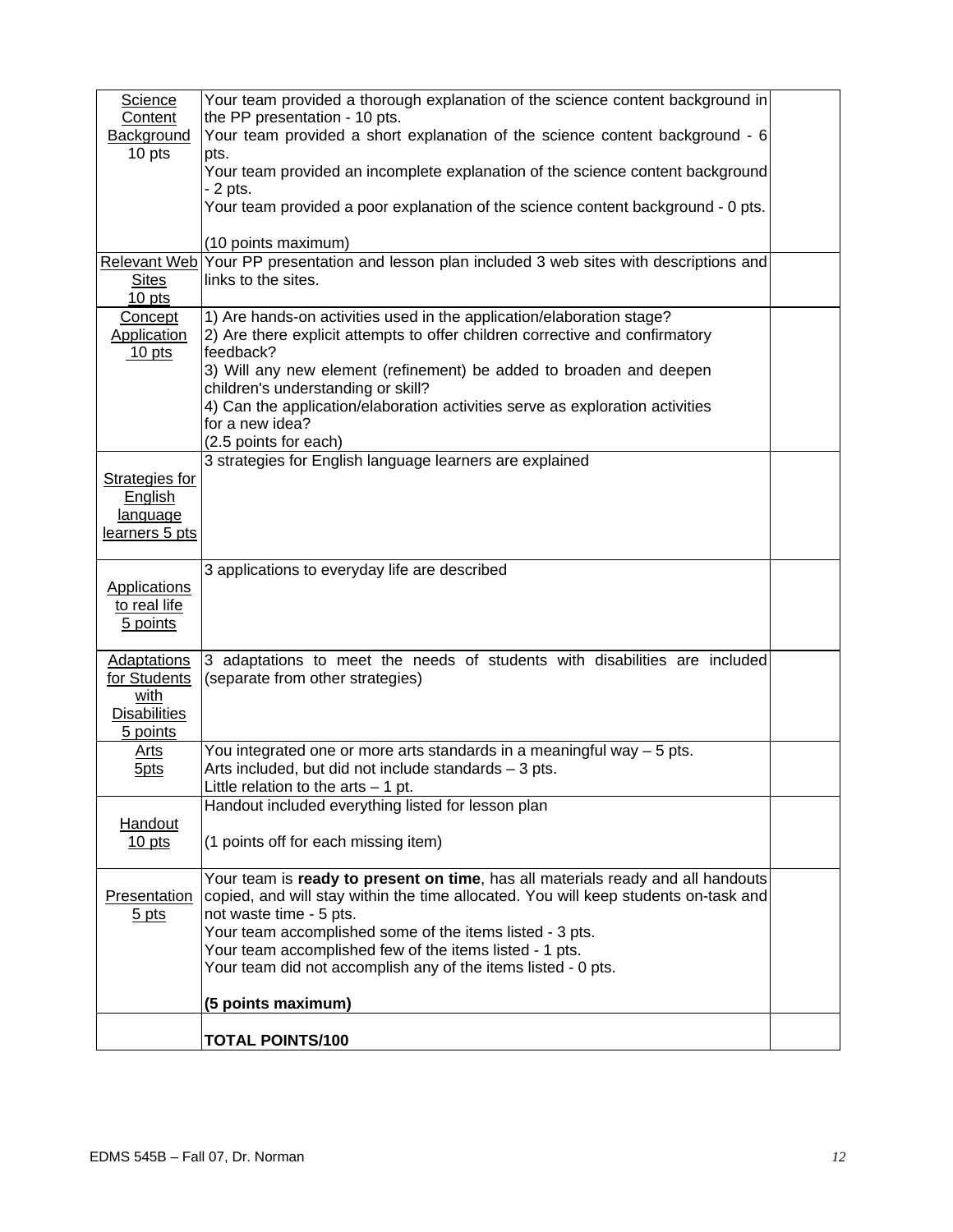## **5. Learning Cycle Lesson Drawings** (individual) **5%**

In Lab Book—Save the first 3 pages in your Lab Book for a Title Page and Table of Contents. After each Learning Cycle presentation, you will make a drawing illustrating what you learned during the lesson. Number each drawing (Drawing #1, #2, #3, etc.). At the top of each page, put the date and number of the drawing. Title the drawing with the title of the lesson. Be sure to pay attention during the lesson so that you have something to draw and so that your drawing illustrates your understanding of the lesson. You must **label** parts of drawings. **Drawings should illustrate the major science concepts** that students were supposed to learn. Drawings will be assessed based on criteria:

- **Does the Drawing illustrate the major science concepts taught in the lesson?**
- **Does the Drawing include labels?**
- **Does the Drawing make "sense"? Can one look at it and understand what was taught?**

## **6. Learning Cycle Lesson Explanations** (individual) **5%**

In Lab Book--On the page immediately after each Drawing, you will write an explanation of the science concepts taught, ½-1 page in length. Number each Explanation (Explanation #1, #2, #3, etc.). At the top of each page, put the date and number of the Explanation. Title the Explanation with the title of the lesson. Be sure to pay attention during the lesson so that you have something to explain! Each explanation should be a complete description of the major science concepts that students were to learn during the lesson. Explanations will be assessed based on these criteria:

- **Does the Explanation describe the major science concepts taught in the lesson?**
- **Does the Explanation make "sense"? Can one read it and understand what was taught?**
- **Is each Explanation on a separate page from the drawings and the other explanations?**

\*\*\*You should have Drawings and Explanations for all team-lead lessons except for the one you present.

# **7. Science Exploratorium Lesson Plan/Presentation** (pairs) **10%**

Develop an inquiry activity to teach to elementary students. You may work in pairs on this assignment. You will prepare a hands-on science lesson and poster about a science concept. You will present the lesson at our Elementary School Science Exploratorium. Be sure you understand the concept(s) you are emphasizing, and that you can explain them. Prior to teaching the lesson, turn it in to your instructor for review. The lessons should include hands-on lessons, and should emphasize particular science concepts. The Exploration and Application phases of the Learning Cycle must require different hands-on science activities using manipulatives. Hands-on activities are NOT reading or completing worksheets (though they may require students to read something or complete lab observation sheets). You should take the activities "off of paper" and require students to use the science process skills with science manipulatives.)

Type a 1 page abbreviated Lesson Plan with your names at the top and REFERENCES at the bottom. Prior to the Exploratorium, turn in the completed self-evaluation Rubric.

## **Lesson Plan Format**

**Lesson Title**: What is the title of your lesson?

**Lesson Objective(s):** What do you want students to be able to do?

 Write in complete sentences. Use an action verb and explain how students will demonstrate their new knowledge and understanding. "The students will

**Science Concept(s):** What are you trying to teach?

Do not say "The students will \_\_\_\_." (That is an objective, not a science concept.)

**Essential Question(s):** What are your essential question(s) for this concept?

**Materials/Resources/Technology:** What does the teacher need? What do the students need?

**Lesson Procedures:** BRIEFLY explain the procedures for each. Include what the teacher will do and what the students will do.

**Learning Cycle:** 

- **a. Exploration** (Begin with students making predictions; then have a hands-on SCIENCE activity.)
- **b. Concept Invention** (Make sure students share and discuss data and ideas in the first part of this stage; then teacher introduces new terms and provides further explanations.)
- **c.** Concept Application (Should be a 2<sup>nd</sup> hands-on SCIENCE activity.)

**References:** Title, author, publisher, year of resources

\*\*NOTE: We will share Exploratorium plans so that all students leave with plans for all lessons, which you may use during student teaching.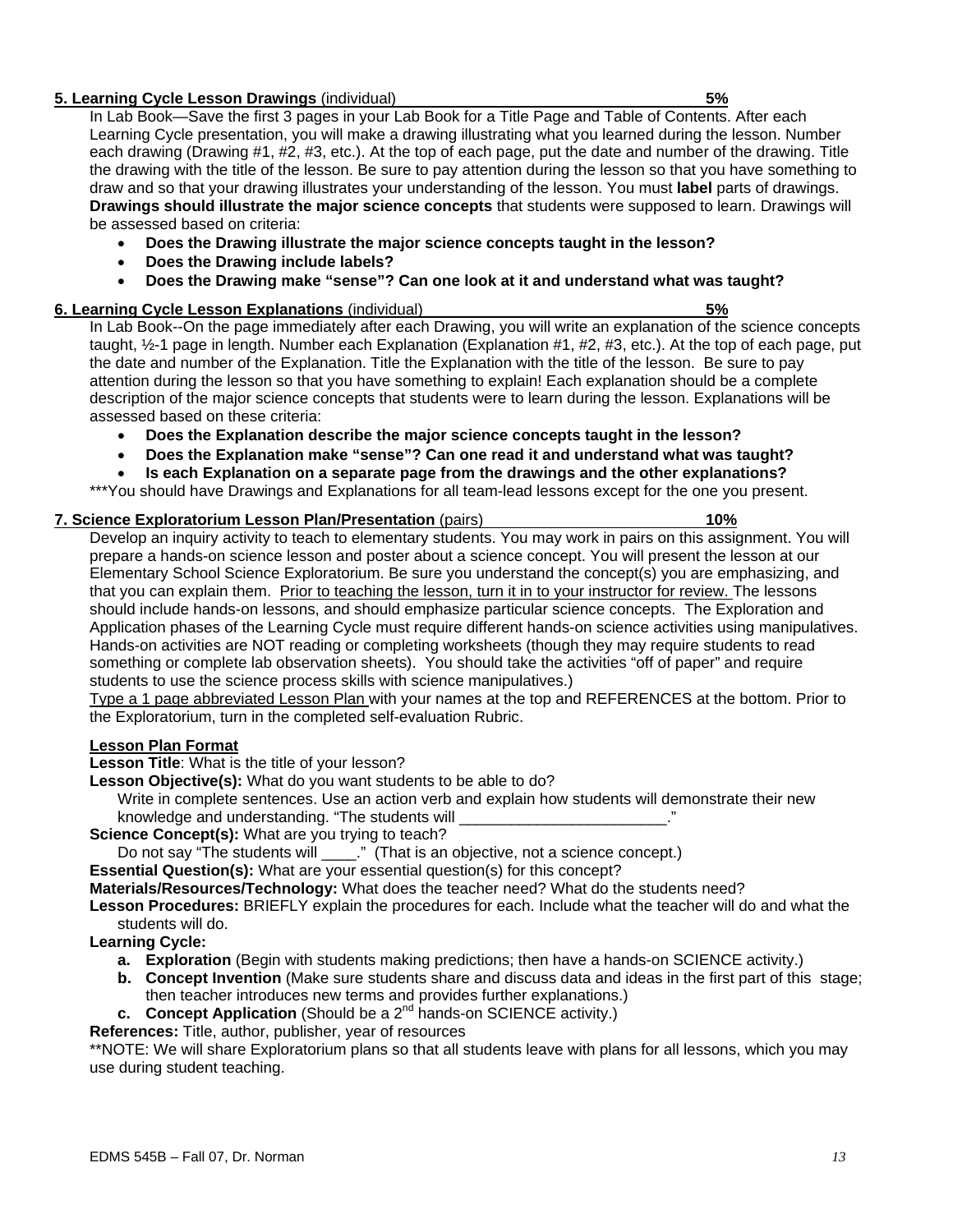*Pair completes prior to presenting as a self-evaluation. Turn in the day of Exploratorium before it starts..* **RUBRIC FOR ACTIVITY, POSTER AND PRESENTATION-Science Exploratorium**

| <b>Score</b> | Criteria                   | <b>Quality of Work</b>                                                                                                                                          |                                                                                                                             |                                                                                                                                                                                                                               |
|--------------|----------------------------|-----------------------------------------------------------------------------------------------------------------------------------------------------------------|-----------------------------------------------------------------------------------------------------------------------------|-------------------------------------------------------------------------------------------------------------------------------------------------------------------------------------------------------------------------------|
|              |                            | <b>Excellent</b>                                                                                                                                                | <b>Acceptable</b>                                                                                                           | Unacceptable                                                                                                                                                                                                                  |
|              | Visual<br>Display          | 3-sided visual display<br>shows great creativity<br>and is thought-<br>provoking. Graphically<br>demonstrates concept.                                          | 3 sided visual display<br>shows creativity and<br>thoughtfulness; has<br>graphics or pictures.                              | Visual display is<br>present, but required<br>little imagination or<br>creativity.                                                                                                                                            |
|              | Timing                     | Max of 10 points<br>You can easily adjust<br>your teaching to the<br>time allocated. Your<br>project allows for great<br>flexibility.<br>Max of 10 points       | 5 points<br>You can adjust<br>somewhat to the time<br>allotted. Your project<br>allows for some<br>flexibility.<br>5 points | 0 points<br>You cannot easily<br>adjust your teaching to<br>the time allocated.<br>Your project allows for<br>little flexibility.<br>0 points                                                                                 |
|              | Student Data<br>Sheet      | You have copies of<br>data sheet for all<br>students.                                                                                                           | You have data sheets,<br>but not for all students.                                                                          | You will not require<br>students to keep data.                                                                                                                                                                                |
|              | <b>Materials</b>           | Max of 10 points<br>You have necessary<br>materials for all<br>students to participate<br>in hands-on lesson.                                                   | 5 points<br>You have necessary<br>materials for some<br>students to participate<br>in hands-on lesson.                      | 0 points<br>You have materials for<br>demonstrations only.                                                                                                                                                                    |
|              | Your<br>Understanding      | Max of 10 points<br>It is obvious that you<br>have a complete and<br>thorough<br>understanding of the<br>science content.                                       | 5 points<br>You do not have a<br>complete<br>understanding of the<br>science content.                                       | 0 points<br>You have<br>misconceptions about<br>the science content.                                                                                                                                                          |
|              | Your lesson                | Max of 20 points<br>Learning Cycle Lesson<br>is (a) hands-on, (b)<br>developmentally<br>appropriate, & (c)<br>feasible for all<br>students.<br>Max of 20 points | 10 points<br>Two of the 3<br>characteristics are<br>present.<br>10 points                                                   | 0 points<br>Teacher does a hands-<br>on activity for students.<br>0 points                                                                                                                                                    |
|              | Dress &<br>Professionalism | Your clothing,<br>accessories and<br>manners, as well as<br>your behaviors,<br>demonstrate the<br>highest level of<br>professionalism.<br>Max of 20 points      | Your clothing,<br>accessories and<br>manners, as well as<br>your behaviors,<br>demonstrate<br>professionalism.<br>10 points | Your clothing and<br>behaviors are not that<br>of a professional, and<br>you do not represent<br>CSUSM in the best<br>possible manner (no<br>jeans, shorts, short<br>tops, short pants, hats,<br>gum, cell phone)<br>0 points |

**Total points \_\_\_\_\_**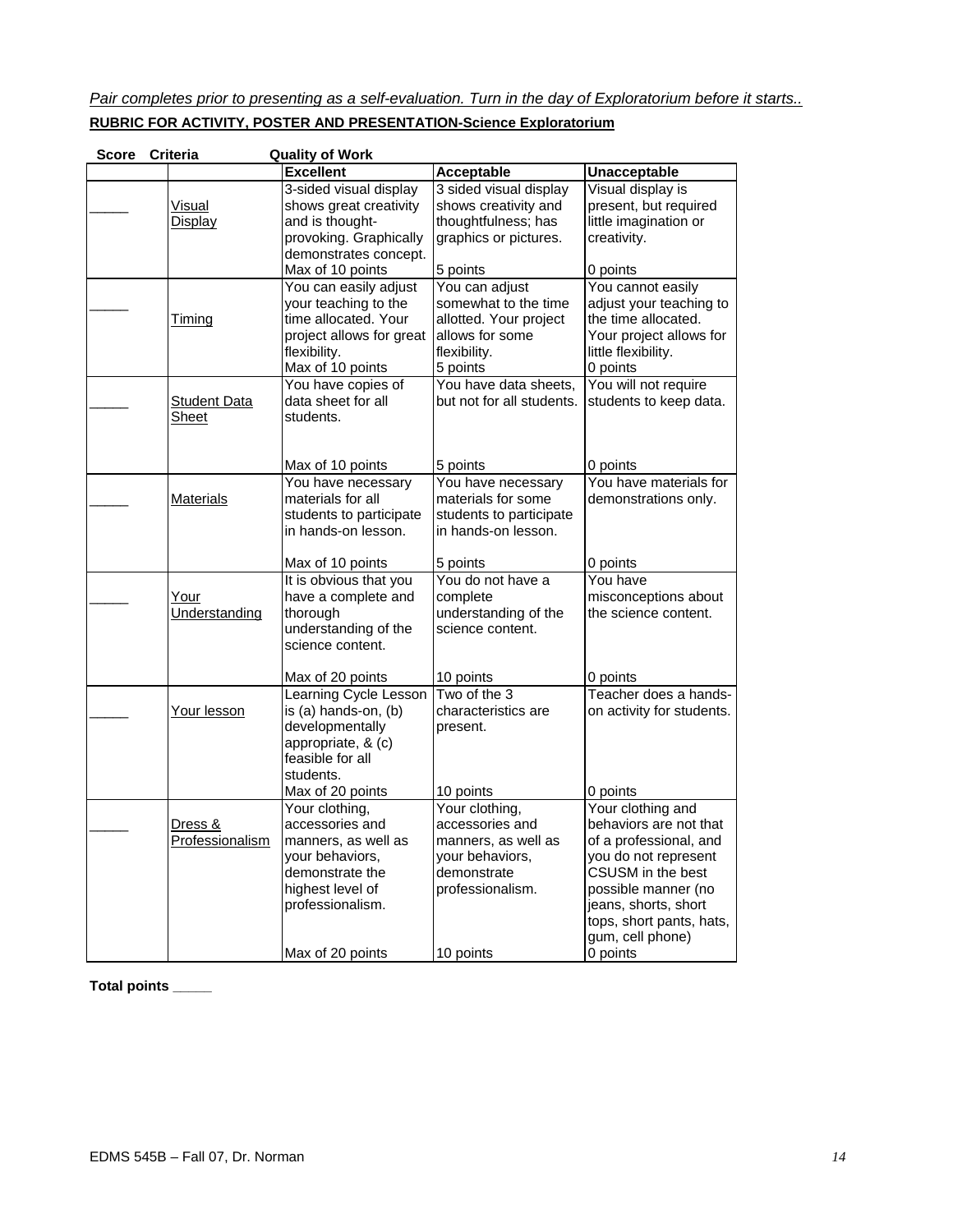## **8. Science Curriculum/Presentation** (team) **20%**

The goal of this assignment is for you to develop year-long plans for instruction in science based on the California Science Content Standards, as well as develop skills for teaching in the elementary grades. For this assignment, you will plan a year of science instruction for one grade level, based on the California Science Content Standards. You will divide the Science Content Standards for one grade level into five units. For each unit, you will use the science standards (and their descriptions in the Science Framework) to design enduring understandings, desired outcomes, end-of-unit assessments, and rubrics to use in grading the assessments. For the final part of this assignment you will create three learning cycle lessons for each unit, based on the Science Standards, Enduring Understandings, Desired Outcomes and Final Assessments in the units. You will work in a group with partners of your choosing; you will work in the same group for your project in your science course. You will relate the science course project topic to this Science Curriculum Plan.

When you complete this assignment, you will have a curriculum plan for teaching the science standards, units and lessons for teaching science for a full year for one grade level. We will share these, so that everyone leaves with curriculum plans, units and lessons for a full year of teaching science at all grade levels. You may share these with your cooperating teachers and use them in your student teaching.

## **Year-Long Science Curriculum**

Grade:

- **Unit Title \_\_\_\_\_\_\_\_\_\_\_\_\_\_\_\_**
- **1. Timeline in weeks \_\_\_\_\_\_\_\_\_\_\_\_**
- **2. Standards**

Content (Physical, Life, Earth Science)Standards Investigation and Experimentation Standards

- **3. Enduring Understandings** (what you hope students remember and understand next year)
- **4. Desired Outcomes** (what students can DO after instruction)

## **5. Final Summative Assessment over Unit** (end of unit assessment over the whole unit, all standards)

## **6. Rubric listing Criteria that you will look for in Final Assessment**

Rubric over Final Assessment

| Criteria | <b>Exceeds Expectations</b> | <b>Meets Expectations</b> | <b>Below Expectations</b> | Points<br>Comments |
|----------|-----------------------------|---------------------------|---------------------------|--------------------|
|          |                             |                           |                           |                    |
|          |                             |                           |                           |                    |

## **7. Ideas for 3 Lessons for each Unit-**

Each Lesson should include:

- 1. Title
- 2. Standard numbers
- 3. Ideas for
	- a. Exploration (2-3 lines)

 (Begin with students making predictions; then have a hands-on SCIENCE activity.) b. Concept Invention (2-3 lines)

- (Make sure students share and discuss data and ideas in the first part of this stage; then teacher introduces new terms and provides further explanations.)
- c. Concept Application (2-3 lines) (Should be a  $2^{nd}$  hands-on SCIENCE activity.)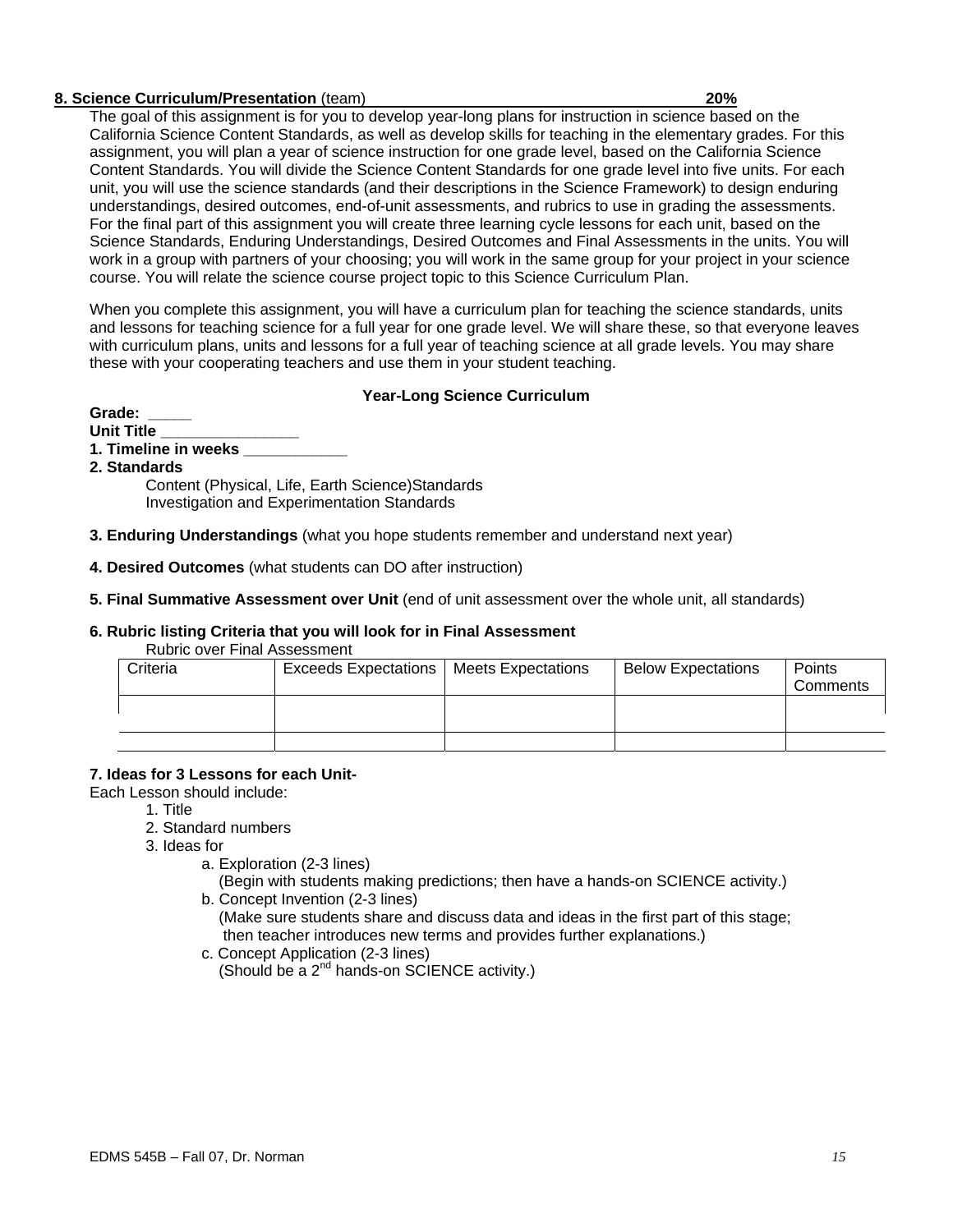# *Team completes as a self-evaluation. Turn in 1 copy per team with Science Curriculum.*

## **Rubric for Year-Long Science Curriculum**  All and the state of the Page 1 of 2

**Your names: \_\_\_\_\_\_\_\_\_\_\_\_\_\_\_\_\_\_\_\_\_\_\_\_\_\_\_\_\_\_\_\_\_\_\_\_\_\_\_\_\_\_ Grade: \_\_\_\_\_** 

Each Unit counts 20 points. (5 units total)

|                                            | Unit 1 | Unit 2 | Unit 3 | Unit 4 | Unit 5 |
|--------------------------------------------|--------|--------|--------|--------|--------|
| <b>Unit Titles</b>                         |        |        |        |        |        |
|                                            |        |        |        |        |        |
| Unit Timeline in weeks                     |        |        |        |        |        |
| (1 pt each unit)                           |        |        |        |        |        |
|                                            |        |        |        |        |        |
| Content Standards for each                 |        |        |        |        |        |
| unit (1 pt each unit)                      |        |        |        |        |        |
|                                            |        |        |        |        |        |
| Invest./Exper. Standards/unit              |        |        |        |        |        |
| (1 pt each unit)                           |        |        |        |        |        |
|                                            |        |        |        |        |        |
| <b>Enduring Understandings</b>             |        |        |        |        |        |
| (3 points each unit)                       |        |        |        |        |        |
|                                            |        |        |        |        |        |
| <b>Desired Outcomes</b>                    |        |        |        |        |        |
| (3 points each unit)                       |        |        |        |        |        |
| <b>Final Summative Assessment</b>          |        |        |        |        |        |
| (2 points each unit)                       |        |        |        |        |        |
|                                            |        |        |        |        |        |
| <b>Rubric over final Assessment</b>        |        |        |        |        |        |
| listing criteria (3 points/unit)           |        |        |        |        |        |
| Lessons for each Unit:                     |        |        |        |        |        |
| Lesson 1 (2 points each unit)              |        |        |        |        |        |
| 1. Title                                   |        |        |        |        |        |
| 2. Standard numbers                        |        |        |        |        |        |
| 3. Learning Cycle Stages                   |        |        |        |        |        |
| a. Exploration                             |        |        |        |        |        |
| b. Concept Invention                       |        |        |        |        |        |
| c. Concept Application                     |        |        |        |        |        |
| Lesson 2 (2 points each unit)              |        |        |        |        |        |
| 1. Title<br>2. Standard numbers            |        |        |        |        |        |
|                                            |        |        |        |        |        |
| 3. Learning Cycle Stages<br>a. Exploration |        |        |        |        |        |
| b. Concept Invention                       |        |        |        |        |        |
| c. Concept Application                     |        |        |        |        |        |
| Lesson 1 (2 points each unit)              |        |        |        |        |        |
| 1. Title                                   |        |        |        |        |        |
| 2. Standard numbers                        |        |        |        |        |        |
| 3. Learning Cycle Stages                   |        |        |        |        |        |
| a. Exploration                             |        |        |        |        |        |
| b. Concept Invention                       |        |        |        |        |        |
| c. Concept Application                     |        |        |        |        |        |

For full points-be sure to describe units in the Presentation and lead the class in one mini-lesson from unit.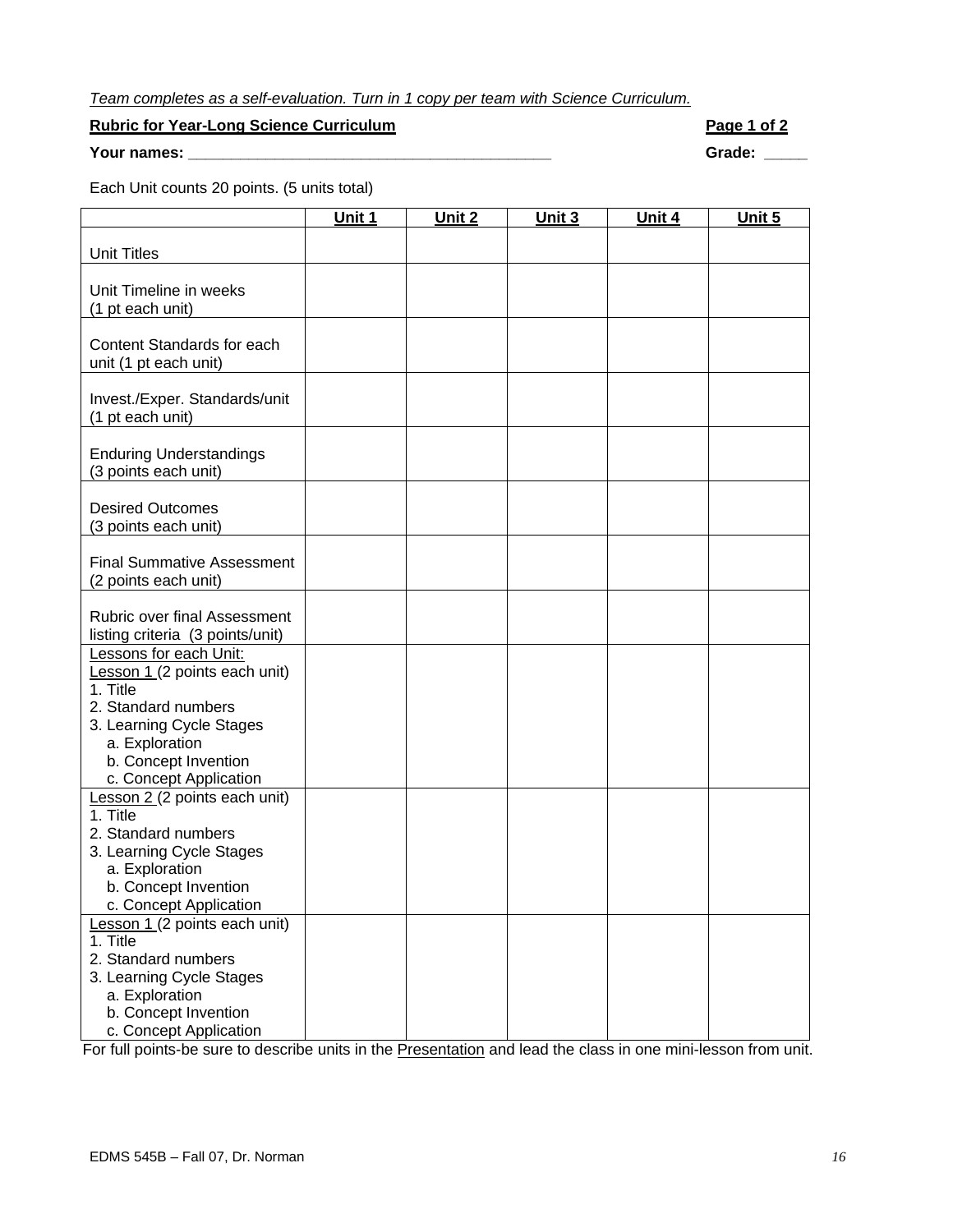## **Page 2 of Rubric for Year-Long Science Curriculum**

## **Checklist:**

| 1. Did you include a listing of complete Content and Investigation and Experimentation Standards? |  |
|---------------------------------------------------------------------------------------------------|--|
| Content (Physical, Life, Earth Science) Standards                                                 |  |
| Investigation and Experimentation Standards                                                       |  |

- 2. Are your Enduring Understandings what you hope students remember and understand next year?
- 3. Are your Desired Outcomes what students can DO after instruction?
- 4. Is your Summative Assessment a final cumulative assessment over the whole unit, enduring understandings, desired outcomes, and all standards?
- 5. Does your rubric have a list of Criteria that you will look for in the Final Assessment, with levels of achievement (such as exceeds, meets, does not meet expectations)? \_\_\_\_\_

|    | 6. Do you have 3 lessons in each unit?                                                                                               |  |
|----|--------------------------------------------------------------------------------------------------------------------------------------|--|
| 7. | Did you include the standards in each lesson? (be sure to include at least standard numbers)                                         |  |
| 8. | Did you include the 3 stages of the Learning Cycle?                                                                                  |  |
| 9. | Did you begin your Explorations with students making predictions?                                                                    |  |
|    | 10. Did your Explorations all have a hands-on science activity?                                                                      |  |
|    | 11. Did you begin each Concept Invention with students sharing and discussing data and ideas?                                        |  |
|    | 12. Did you include teacher introducing new terms and providing further explanations during the<br>second part of Concept Invention? |  |
|    | 13. Did you include a 2 <sup>nd</sup> hands-on science activity in each Concept Application?                                         |  |

**NOTE: For your presentation, go over major components, describe each unit, and lead the class in 1 minilesson (using science materials).** 

## **9. Course Reflection** (individual) **5%**

Instructions will be given in class. Typed course reflections will be due the last class.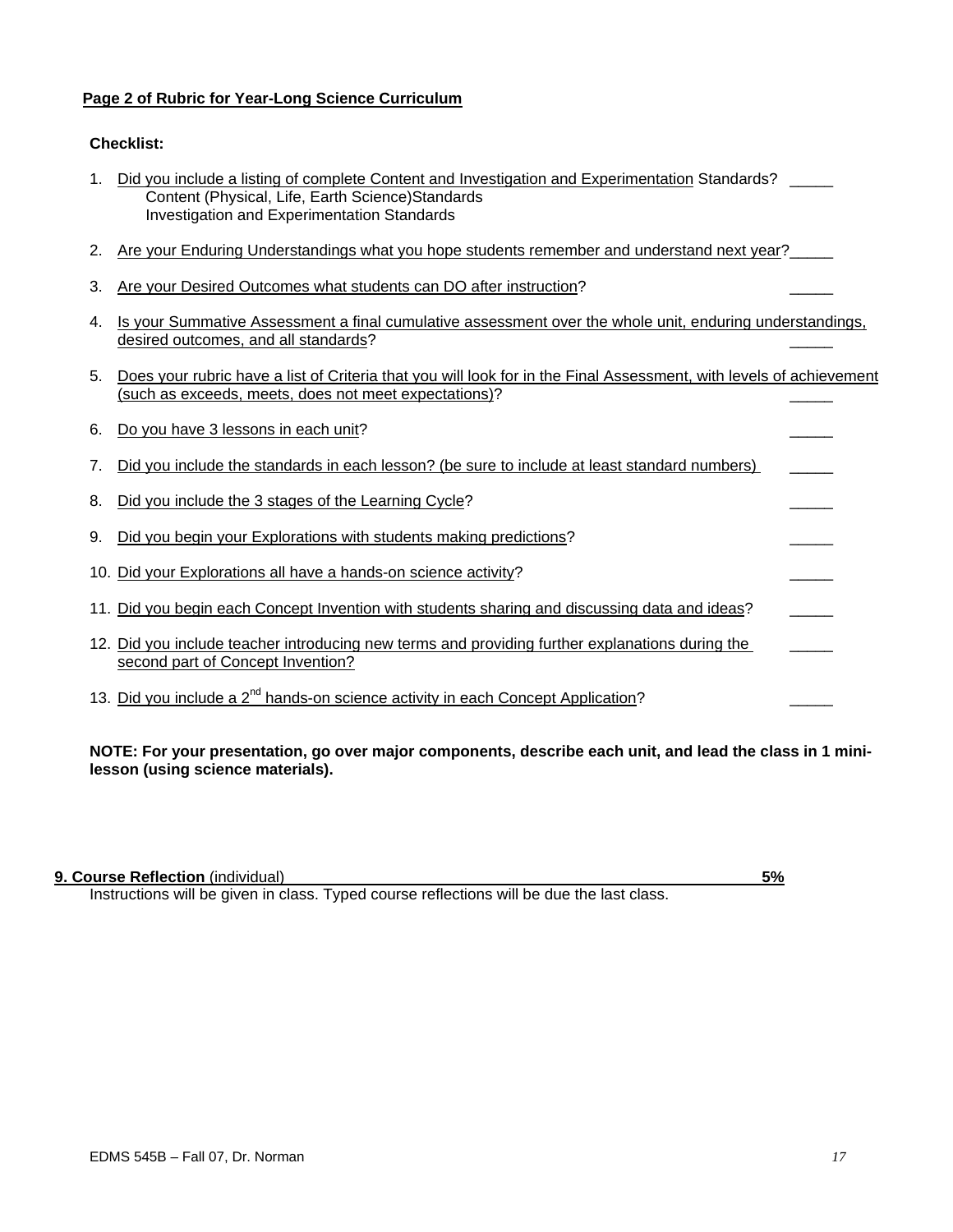## 10. **Completion Science TPEs in Class** (individual) **10%**

This will be the final class activity, completed in a computer lab. Bring a printer card to class, and turn in a printout of your TPE responses to the instructor, prior to leaving, for your grade. You must include at least 2 artifacts (evidence, demonstrated through completed assignments you attach to your TPE entry) for EACH TPE.

## **Science Methods TPE Instructions**

## **TPE 1A: Teaching Science in a Multiple Subject Assignment**

Candidates for a Multiple Subject Teaching Credential demonstrate the ability to teach the state-adopted academic content standards for students in science (K-8). They balance the focus of instruction between science information, concepts, and investigations. Their explanations, demonstrations, and class activities serve to illustrate science concepts and principles, scientific investigation, and experimentation. Candidates emphasize the importance of accuracy, precision, and estimation.

## **TPE 5: Student Engagement**

Candidates for Teaching Credentials clearly communicate instructional objectives to students. They ensure the active and equitable participation of all students. They ensure that students understand what they are to do during instruction and monitor student progress toward academic goals. If students are struggling and off-task, candidates examine why and use strategies to re-engage them. Candidates encourage students to share and examine points of view during lessons. They use community resources, student experiences, and applied learning activities to make instruction relevant. They extend the intellectual quality of student thinking by asking stimulating questions and challenging student ideas. Candidates teach students to respond to and frame meaningful questions.

Responses to TPE's: It is important to recognize that the TPEs are threaded throughout the credential program, as a whole, and are addressed multiple times in each course. Each assigned response will relate to course assignments, discussions, field placements, and/or readings that provide a deeper understanding of the specified TPE. As you write, the goal is to describe your learning as it relates to the TPE, to analyze artifacts (assignments) and explain how they are evidence of your learning, and to reflect on the significance of your learning (the "so what") and where you need to go next related to the TPE.

## **FOR EACH TPE, you must include at least 4 paragraphs:**

1<sup>st</sup> paragraph: Introduction to your response that uses the words of the TPE. DO NOT restate the TPE; instead, introduce your reader to the focus of your response as it relates to the TPE. This is basically an extended thesis statement related to the TPE. You might say things like

Educators…… As a future teacher, I ……. It is important to ………

2<sup>nd</sup> paragraph: Explain how one attached artifact is evidence of your learning related to the TPE. The key here is "evidence." How does this artifact prove that you have learned something specific related to this TPE? Describe, analyze and reflect on your artifact here.

- Describe your learning, skills and knowledge gained from completing the assignment and artifact as they relate to the TPE.
- Analyze your completion of the assignment and artifact, and explain how your completion of the assignment meets the TPE.
- Reflect on the significance of your learning (the "so what?").

 $3<sup>rd</sup>$  paragraph: Explain how another attached artifact is evidence of your learning related to the TPE. Describe, analyze and reflect on your artifact here.

- Describe your learning, skills and knowledge gained from completing the assignment and artifact as they relate to the TPE.
- Analyze your completion of the assignment and artifact, and explain how your completion of the assignment meets the TPE.
- Reflect on the significance of your learning (the "so what?").

 $4<sup>th</sup>$  paragraph: Have a concluding paragraph about the importance of science and teaching science using the skills and knowledge mentioned in the TPE.

• Summarize your overall learning connected to this TPE. This addresses the "so what?" or "the big picture" of your learning. How does knowing this impact you and students?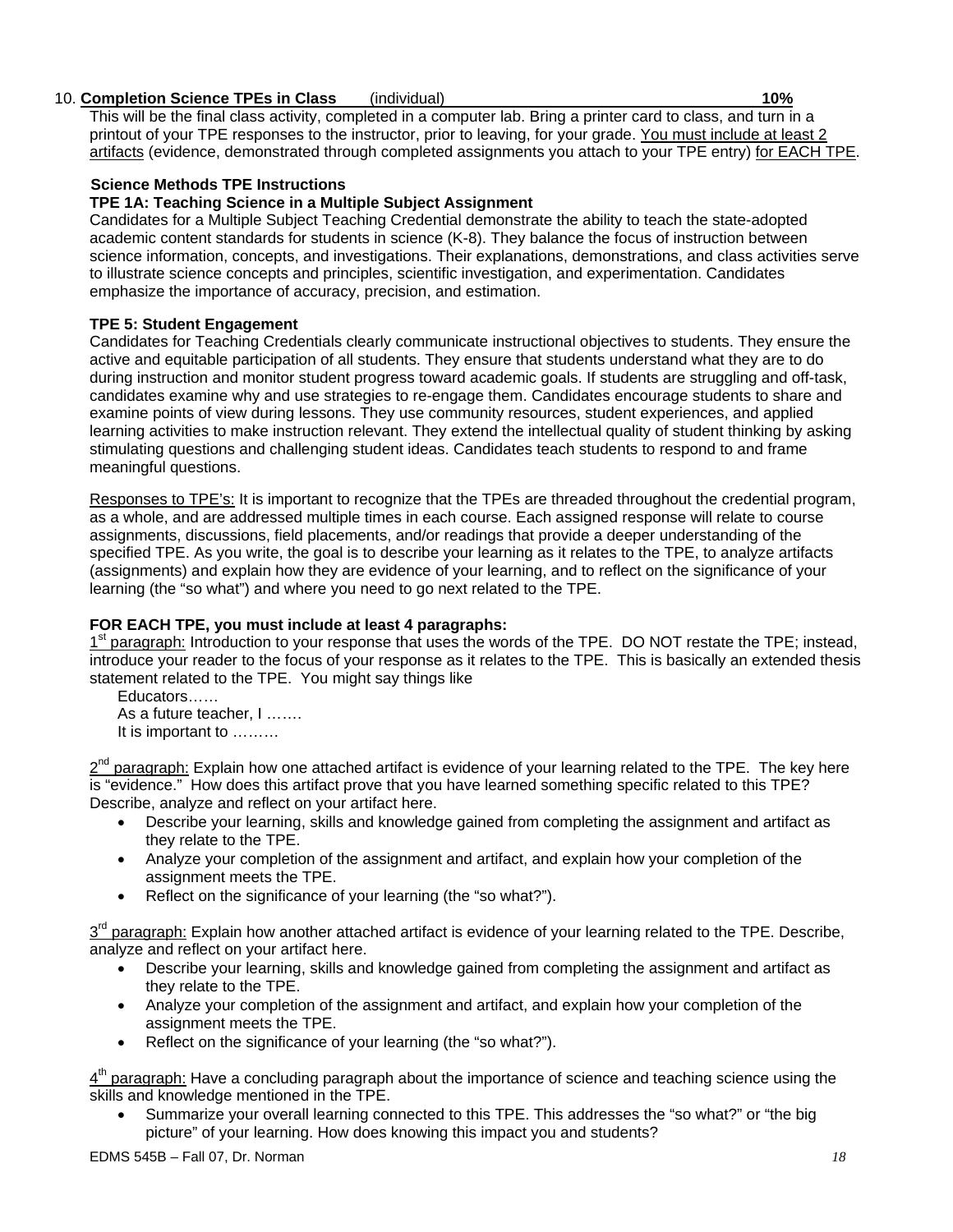• Describe where you need to go next related to the TPE (extension or "beyond" the TPE)

## **Example:**

For TPE 5 (Student Engagement), you might relate it to the investigation you led at the Exploratorium. Your evidence (attachments) might be any 2 of the following:

- 1. Lesson Plan for Exploratorium
- 2. Reflection on Exploratorium teaching (Include what you did well, what didn't go so well, and how you can improve.)
- 3. Self-Assessment Rubric
- 4. Picture(s) of Your Project
- 5. Videotape clip of Your Teaching

## **COOPERATIVE LEARNING ROLES FOR SCIENCE GROUP MEMBERS**

- Materials Manager
- **Reporter**
- **Recorder**
- Timekeeper/Taskmaster
- Lead Investigator

Heterogeneous groups are best. The teacher assigns the group members and the roles; roles are rotated.

## **COMPASSIONATE COMMUNICATION**

We will be including a study of Rachel Lamb's booklet Communication Basics: An Overview of Nonviolent Communication. This booklet is published by the Center for Nonviolent Communication. In Nonviolent Communication (also called Compassionate Communication), Marshall Rosenberg presents his approach to communication that centers on compassionate connection. Marshall encourages all individuals, and especially educators, to motivate "by a reverence for life." Rosenberg's Compassionate Communication process offers educators the tools to create exceptional learning environments.

Compassionate Communication (also called Nonviolent Communication) will help you:

- Maximize the individual potential of all students
- Improve trust and connection in your classroom community
- Strengthen student interest, retention and connection to their work
- Find cooperation without using demands
- Improve classroom teamwork, efficiency and results

Marshall B. Rosenberg, Ph.D. is the internationally acclaimed author of *Nonviolent Communication: A Language of Life*, and *Speak Peace in a World of Conflict*. He is the founder and educational director of the Center for Nonviolent Communication (CNVC). He travels throughout the world promoting peace by teaching these remarkably effective communication and conflict resolution skills. See www.cnvc.org resources for additional books and resources on how to use compassionate communication in teaching.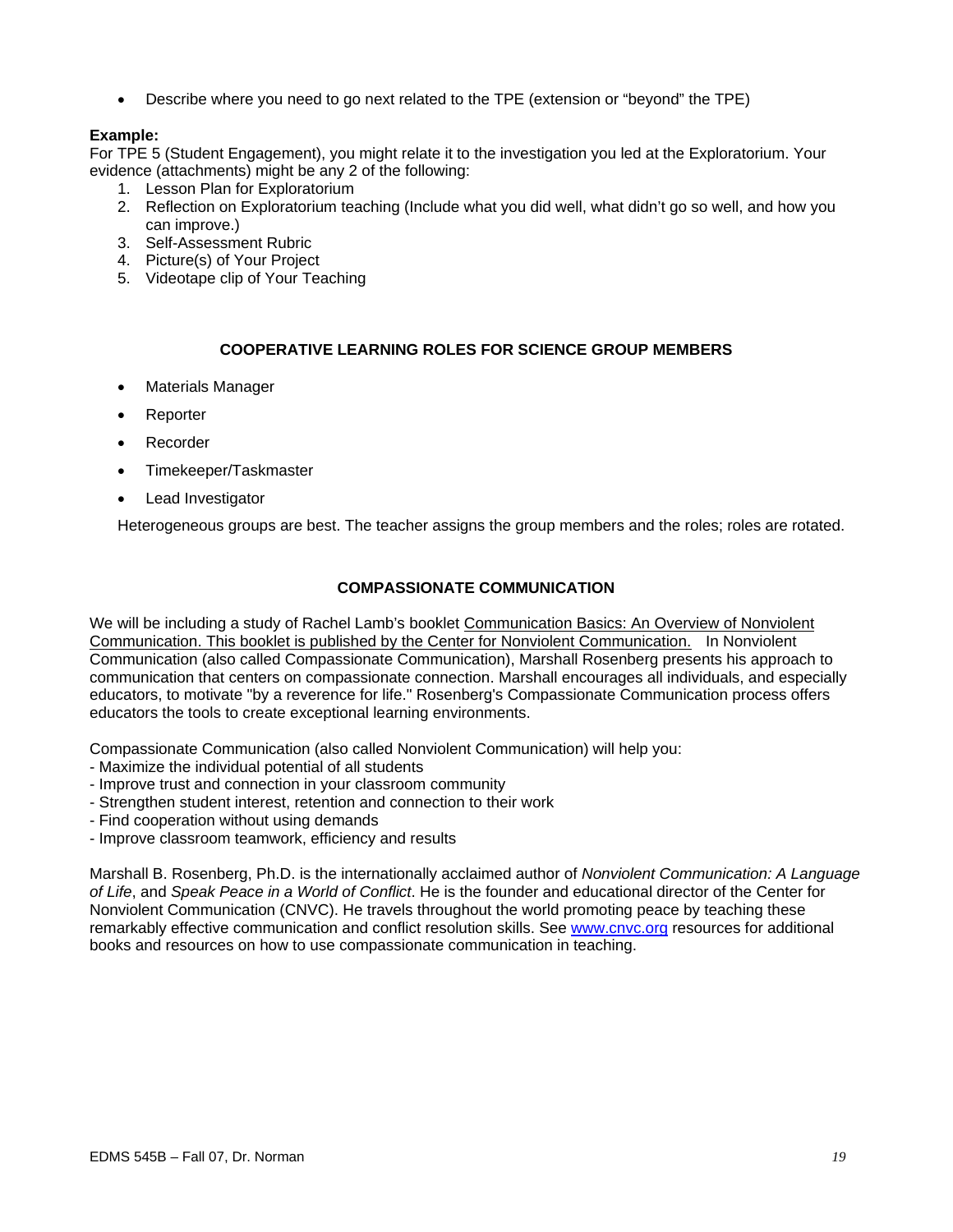# **BLOOM'S HIERARCHY**

|                    | observation and recall of information<br>$\bullet$                                        |
|--------------------|-------------------------------------------------------------------------------------------|
| Knowledge          | knowledge of dates, events, places                                                        |
|                    | knowledge of major ideas<br>٠                                                             |
|                    | mastery of subject matter                                                                 |
|                    | Question Cues: list, define, tell, describe, identify, show, label, collect, examine,     |
|                    | tabulate, quote, name, who, when, where, etc.                                             |
|                    | understanding information<br>$\bullet$                                                    |
| Comprehension      | grasp meaning                                                                             |
|                    | translate knowledge into new context                                                      |
|                    | interpret facts, compare, contrast                                                        |
|                    | order, group, infer causes                                                                |
|                    | predict consequences                                                                      |
|                    | Question Cues: summarize, describe, interpret, contrast, predict, associate, distinguish, |
|                    | estimate, differentiate, discuss, extend                                                  |
|                    | use information<br>$\bullet$                                                              |
| <b>Application</b> | use methods, concepts, theories in new situations                                         |
|                    | solve problems using required skills or knowledge                                         |
|                    | Questions Cues: apply, demonstrate, calculate, complete, illustrate, show, solve,         |
|                    | examine, modify, relate, change, classify, experiment, discover                           |
|                    |                                                                                           |
|                    | seeing patterns<br>٠                                                                      |
| <b>Analysis</b>    | organization of parts                                                                     |
|                    | recognition of hidden meanings                                                            |
|                    | identification of components                                                              |
|                    | Question Cues: analyze, separate, order, explain, connect, classify, arrange, divide,     |
|                    | compare, select, explain, infer                                                           |
|                    | use old ideas to create new ones<br>٠                                                     |
| <b>Synthesis</b>   | generalize from given facts                                                               |
|                    | relate knowledge from several areas                                                       |
|                    | predict, draw conclusions                                                                 |
|                    | Question Cues: combine, integrate, modify, rearrange, substitute, plan, create, design,   |
|                    | invent, what if?, compose, formulate, prepare, generalize, rewrite                        |
|                    | compare and discriminate between ideas<br>$\bullet$                                       |
| <b>Evaluation</b>  | assess value of theories, presentations                                                   |
|                    | make choices based on reasoned argument                                                   |
|                    | verify value of evidence                                                                  |
|                    | recognize subjectivity                                                                    |
|                    | Question Cues: assess, decide, rank, grade, test, measure, recommend, convince,           |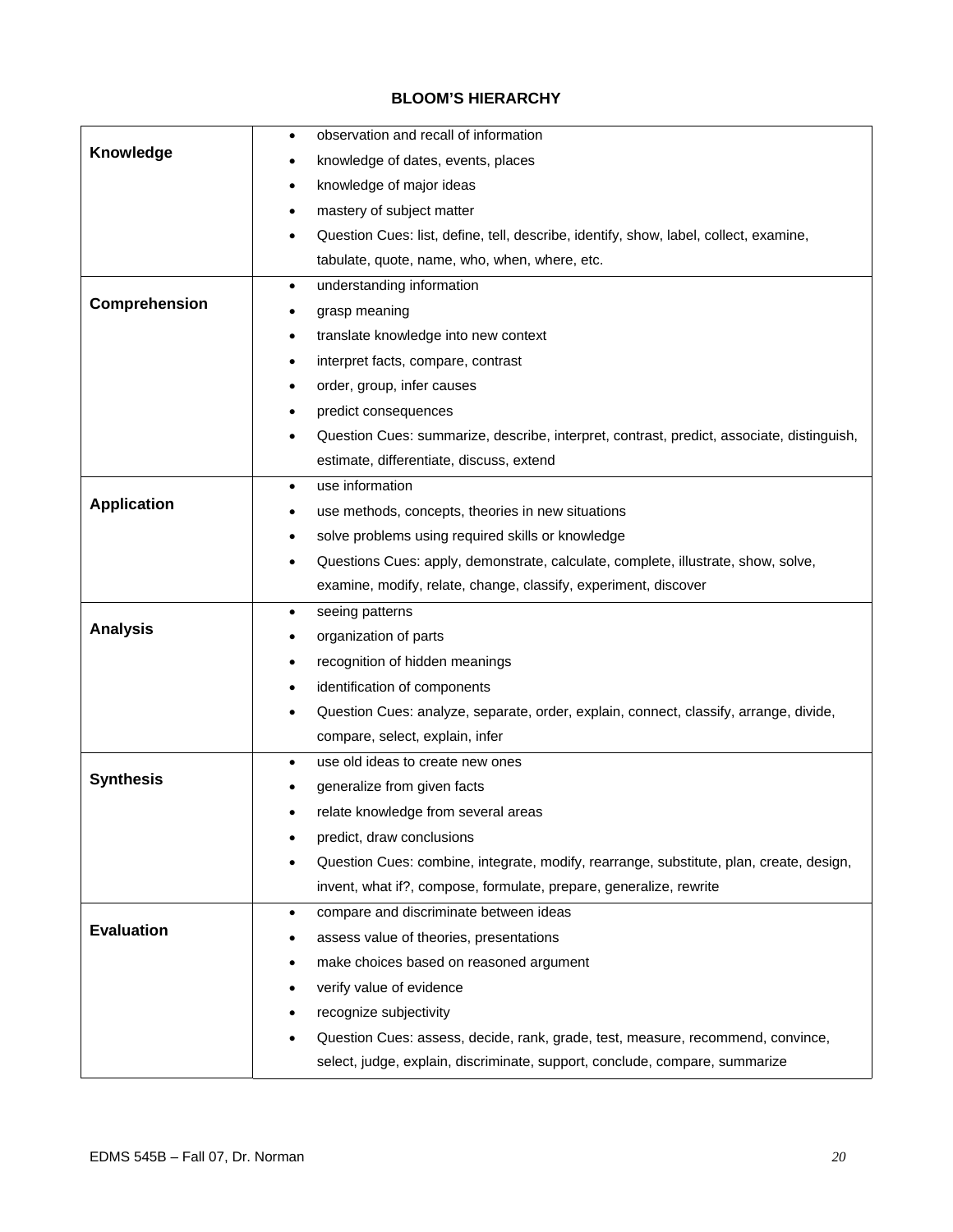| PART 1:                                                                                                                                         | <b>PART 2:</b>                                                                                                                    | PART 3:                                                                                             |  |  |
|-------------------------------------------------------------------------------------------------------------------------------------------------|-----------------------------------------------------------------------------------------------------------------------------------|-----------------------------------------------------------------------------------------------------|--|--|
| <b>LANGUAGE STRUCTURE AND</b><br>FIRST- AND SECOND-LANGUAGE                                                                                     | <b>METHODOLOGY OF BILINGUAL,</b><br><b>ENGLISH LANGUAGE</b>                                                                       | <b>CULTURE AND</b><br><b>CULTURAL DIVERSITY</b>                                                     |  |  |
| <b>DEVELOPMENT</b>                                                                                                                              | DEVELOPMENT, AND CONTENT                                                                                                          |                                                                                                     |  |  |
|                                                                                                                                                 | <b>INSTRUCTION</b>                                                                                                                |                                                                                                     |  |  |
| I. Language Structure and Use:<br><b>Universals and Differences</b><br>(including the structure of English)                                     | I. Theories and Methods of<br><b>Bilingual Education</b>                                                                          | I. The Nature of Culture                                                                            |  |  |
| The sound systems of language<br>А.<br>(phonology)                                                                                              | А.<br>Foundations                                                                                                                 | Definitions of culture<br>А.                                                                        |  |  |
| Word formation (morphology)<br>В.                                                                                                               | Organizational models: What works<br>В.<br>for whom?                                                                              | Perceptions of culture<br>В.                                                                        |  |  |
| Syntax<br>C.                                                                                                                                    | C.<br>Instructional strategies                                                                                                    | C.<br>Intra-group differences (e.g., ethnicity,<br>race, generations, and micro-cultures)           |  |  |
| Word meaning (semantics)<br>D.                                                                                                                  | II. Theories and Methods for Instruction<br>In and Through English                                                                | Physical geography and its effects on<br>D.<br>culture                                              |  |  |
| Language in context<br>Е.                                                                                                                       | Teacher delivery for both English<br>А.<br>language development and content<br>instruction                                        | Cultural congruence<br>Е.                                                                           |  |  |
| Written discourse<br>F.                                                                                                                         | Approaches with a focus on English<br>В.<br>language development                                                                  | II. Manifestations of Culture: Learning<br><b>About Students</b>                                    |  |  |
| Oral discourse<br>G.                                                                                                                            | C.<br>Approaches with a focus on content<br>area instruction (specially designed<br>academic instruction delivered in<br>English) | What teachers should learn about their<br>А.<br>students                                            |  |  |
| Nonverbal communication<br>Н.                                                                                                                   | Working with paraprofessionals<br>D.                                                                                              | How teachers can learn about their<br>В.<br>students                                                |  |  |
| Language Change<br>L.                                                                                                                           |                                                                                                                                   | C. How teachers can use what they learn<br>about their students (culturally<br>responsive pedagogy) |  |  |
| II. Theories and Factors in First- and<br><b>Second-Language Development</b>                                                                    | III. Language and Content Area<br><b>Assessment</b>                                                                               | <b>III. Cultural Contact</b>                                                                        |  |  |
| A. Historical and current theories and<br>models of language analysis that have<br>implications for second-language<br>development and pedagogy | Purpose<br>А.                                                                                                                     | Concepts of cultural contact<br>А.                                                                  |  |  |
| <b>B.</b> Psychological factors affecting first- and<br>second-language development                                                             | Methods<br>В.                                                                                                                     | В.<br>Stages of individual cultural contact                                                         |  |  |
| Socio-cultural factors affecting first- and<br>С.<br>second-language development                                                                | C.<br>State mandates                                                                                                              | C.<br>The dynamics of prejudice                                                                     |  |  |
| Pedagogical factors affecting first- and<br>D.<br>second-language development                                                                   | Limitations of assessment<br>D.                                                                                                   | Strategies for conflict resolution<br>D.                                                            |  |  |
| Political factors affecting first- and<br>Е.<br>second-language development                                                                     | Е.<br>Technical concepts                                                                                                          | IV. Cultural Diversity in U.S. and CA                                                               |  |  |
|                                                                                                                                                 |                                                                                                                                   | <b>Historical perspectives</b><br>Α.                                                                |  |  |
|                                                                                                                                                 |                                                                                                                                   | Demography<br>В.                                                                                    |  |  |
|                                                                                                                                                 |                                                                                                                                   | Migration and immigration<br>С.                                                                     |  |  |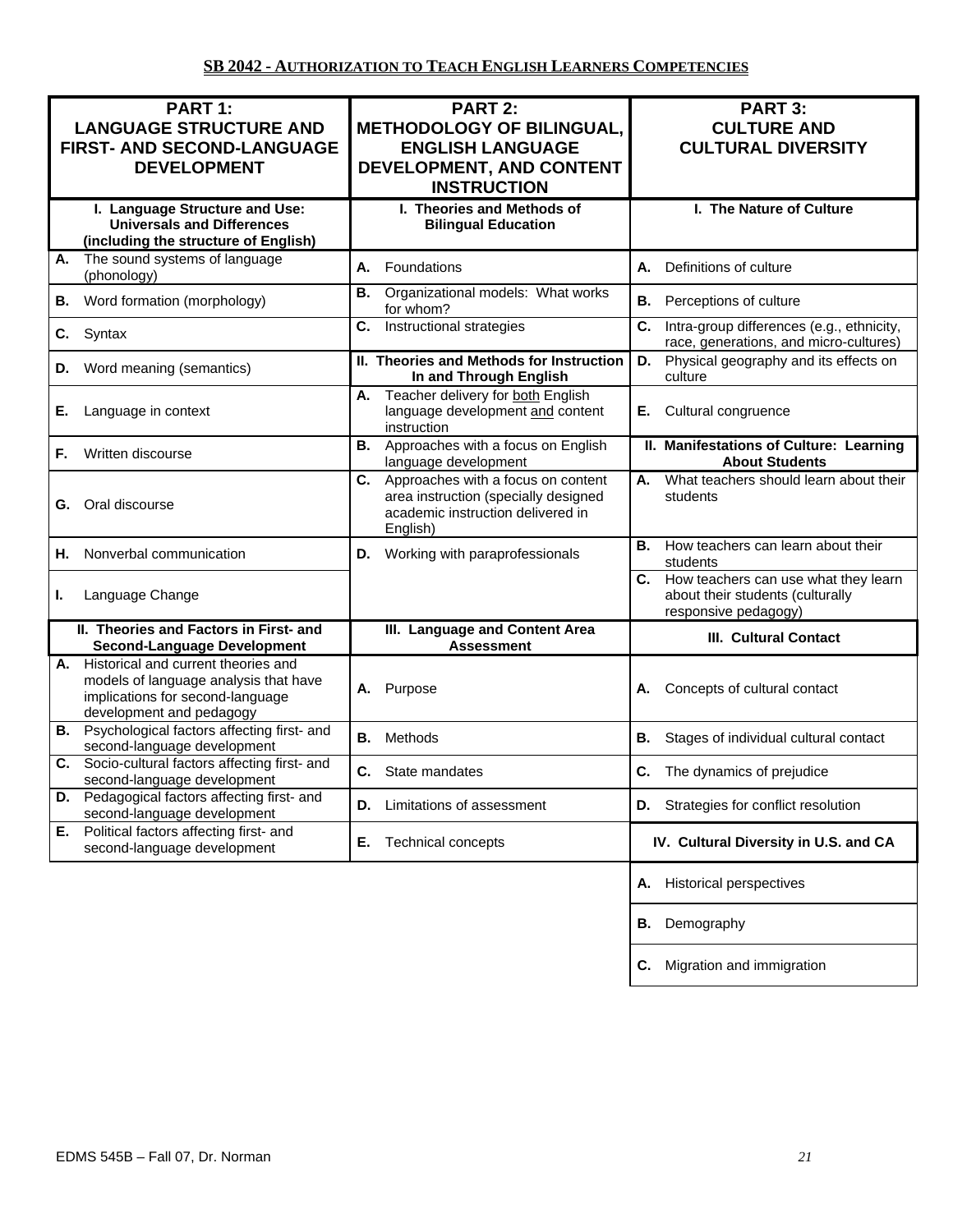#### **EDMS 545 SCIENCE EDUCATION FALL 2007 ICP CLASS: MONDAYS 1:00-3:45**

| <u>Class 1 – Aug. 27</u><br>Possible Outcomes: Your Goals and Course Goals<br>Orientation to Class; index card IDs<br>Participation, Professionalism and Dispositions<br><b>Concept Mapping</b><br>The Learning Cycle Model of Instruction<br>Learning Cycle Lesson<br><b>Text Overview</b><br>Sept. 3 - Labor Day Holiday                                                                                                                                                                                                                                       | Reading<br>Ch. 1-2                               |
|------------------------------------------------------------------------------------------------------------------------------------------------------------------------------------------------------------------------------------------------------------------------------------------------------------------------------------------------------------------------------------------------------------------------------------------------------------------------------------------------------------------------------------------------------------------|--------------------------------------------------|
| <u>Class 2 – Sept. 10</u><br><b>Writing Objectives for Student Learning</b><br>Writing Science Concept Definitions and Essential Questions<br>Learning Cycle Lesson<br>Team time for Learning Cycle Lessons<br>Private Universe: What causes the seasons? Understanding science concepts.                                                                                                                                                                                                                                                                        | $Ch. 3-4$                                        |
| Class 3 - Sept. 17<br>Turn in Reading Accountability Concept Map Journal Entry for Ch. 4<br><b>Science Process Skills and Scientific Attitudes</b><br><b>Science Content Standards Overview and Activity</b><br>Team 1 Learning Cycle Lesson (Select topic from Ch. 4)<br>Divide into Grade Level Groups for Science Curriculum<br>Each person should Bring Science Framework to next Class<br>***Each person should Download, print and bring California Science Content Standards, Grades<br>K-6, from http://www.cde.ca.gov/be/st/ss/scmain.asp to next class | $Ch.5-6$<br>Comp.<br>Communic.<br><b>Booklet</b> |
| Class $4 -$ Sept. 24<br>Begin Science Curriculum: Grade Level Groups<br>Teaching English Language Learners in Science<br>Team 2 Learning Cycle Lesson (Select topic from Ch. 5-6)<br>Team time for Learning Cycle Lessons<br><b>Communication Basics: An Overview of Nonviolent Communication</b><br>Begin Framework Summary Response<br>Each person should Bring Science Framework & Science Content Standards to all classes.                                                                                                                                  | Ch.7-8<br>Framwk 1-22                            |
| Class $5 - Oct. 1$<br>Turn in Reading Accountability Journal Entries for Ch.5-8<br>Work on Science Curriculum: Grade Level Groups<br><b>Performance Assessments</b><br>Developing Criteria for Assessing Learning and Using Rubrics to Show Criteria<br>Team 3 Learning Cycle Lesson (Select topic from Ch. 7-8)<br>Team time for Learning Cycle Lessons                                                                                                                                                                                                         | Ch.9-10                                          |
| $Class 6 - Oct. 8$<br>Discuss and Turn in Framework Summary Response<br><b>NSTA Position Statements on Elementary Science and Assessments</b><br><b>Integrating Writing into Science Activities</b><br>Work on Science Curriculum: Grade Level Groups<br>Team 4 Learning Cycle Lesson (Select topic from Ch. 9-10)                                                                                                                                                                                                                                               | Ch.11-12                                         |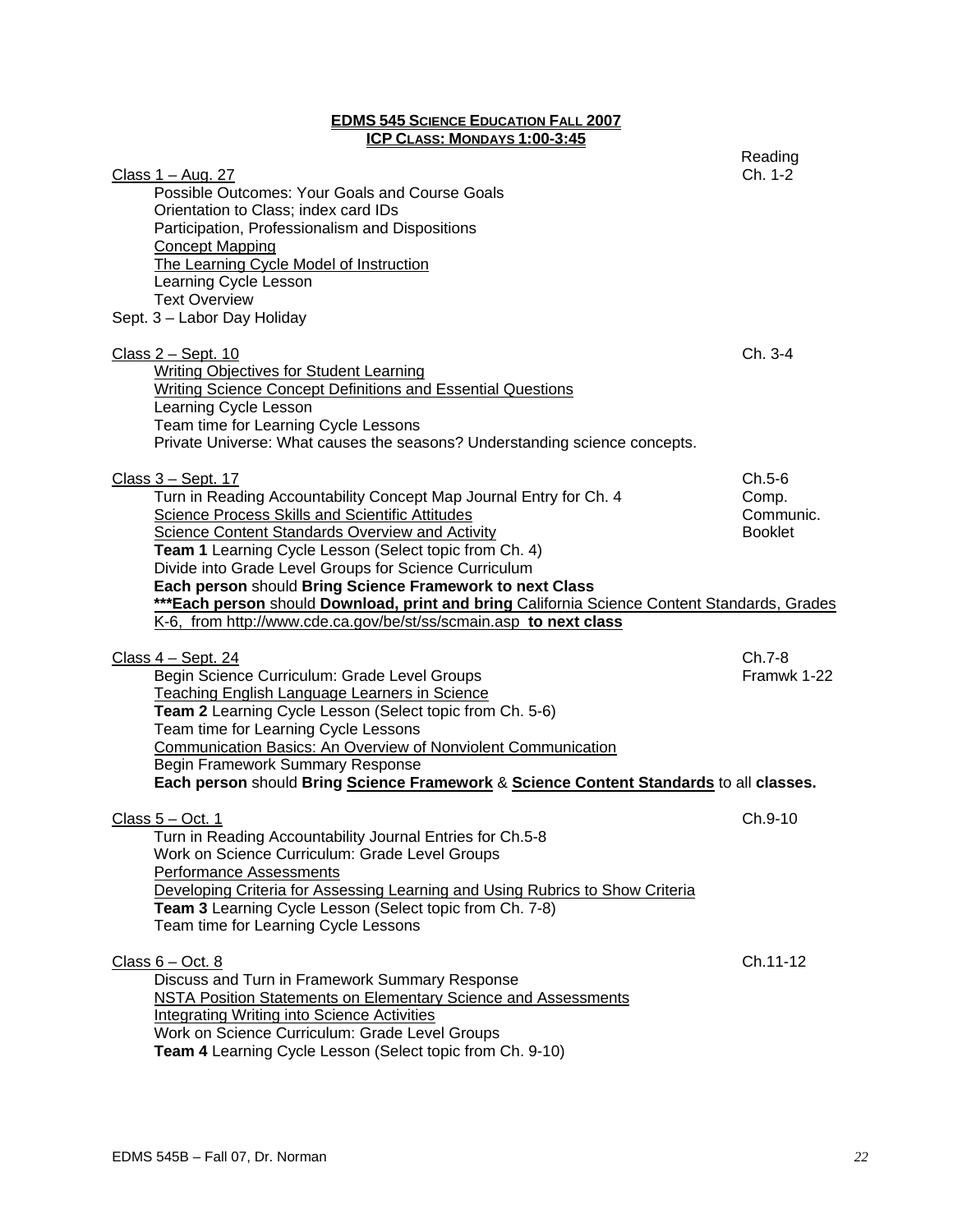| <u>Class 7 – Oct. 15</u><br>Turn in Reading Accountability Journal Entries for Ch.9-12<br>Select Partners for Science Exploratorium (work in pairs)<br><b>Nature Center Lesson Activities</b>                                                                                                                                                                                                                                                                                                                                                                                                                                                        | Ch. 13-14 |
|------------------------------------------------------------------------------------------------------------------------------------------------------------------------------------------------------------------------------------------------------------------------------------------------------------------------------------------------------------------------------------------------------------------------------------------------------------------------------------------------------------------------------------------------------------------------------------------------------------------------------------------------------|-----------|
| <u>Class 8 – Oct. 22</u><br>Mid-Class Check<br>Work on Science Curriculum: Grade Level Groups<br>Team 5 Learning Cycle Lesson (Select topic from Ch. 11-14)<br>Inclusion and Teaching Science to Students with Special Needs<br>Science Exploratorium Planning time                                                                                                                                                                                                                                                                                                                                                                                  | Ch.15-16  |
| $Class 9 - Oct. 29$<br>Turn in Reading Accountability Journal Entries for Ch. 13-16<br>Work on Science Curriculum: Grade Level Groups<br>Team 6 Learning Cycle Lesson (Select topic from Ch. 15-16)<br>Science Exploratorium Planning time                                                                                                                                                                                                                                                                                                                                                                                                           | Ch.17-18  |
| Class 10 - Nov. 5<br>Science Projects, Student Research, Science Fairs<br><b>Safety in the Science Class</b><br>Team 7 Learning Cycle Lesson (Select topic from Ch. 17-18)<br>Complete Exploratorium Lesson Plans<br>Nov. 12 - Veterans Day Holiday                                                                                                                                                                                                                                                                                                                                                                                                  | Ch. 19-20 |
| Class 11 - Nov. 19<br>Turn in 1 page Lesson for Science Exploratorium and 1/2-1 page "Data Sheet"<br>Turn in Reading Accountability Journal Entries for Ch. 17-20<br><b>Benchmarks</b><br><b>National Science Education Standards</b><br>Team 8 Learning Cycle Lesson (Select topic from Ch. 19-20)<br><b>Finalize Exploratoriums</b><br><b>Begin Course Reflection</b>                                                                                                                                                                                                                                                                              | Ch. 21    |
| Class 12 - Nov. 26 - meet at Elementary School<br>Turn in Reading Accountability Journal Entries for Ch. 17-20<br>Turn in Science Curriculum with all students' names and email 1 copy to knorman@csusm.edu<br>Turn in Learning Cycle Lesson Drawings and Explanations<br>Science Exploratorium at Elementary School<br>Bring copies of Data Sheets for the elementary children<br>Also bring copies of your Lesson Plan and extra copies of Data Sheets for students in our class                                                                                                                                                                   |           |
| Class 13 - Dec. 3<br>Turn in Reading Accountability Journal Entry for Ch. 21<br>Turn in Course Reflection<br>Discuss Exploratorium<br>Complete TPEs in class.<br>TPEs should be completed on Taskstream during this class time, though you may bring a draft<br>to class to be better prepared. You will turn in a printout of your responses to TPE 1A Science<br>and TPE 5 Student Engagement, printed on computer lab printer prior to leaving. You will need<br>to bring a printer card to class to print it out. This may not be emailed.<br>Do course evaluation.<br>Dec. 5 - Final Presentations of Projects and Year-Long Science Curriculum |           |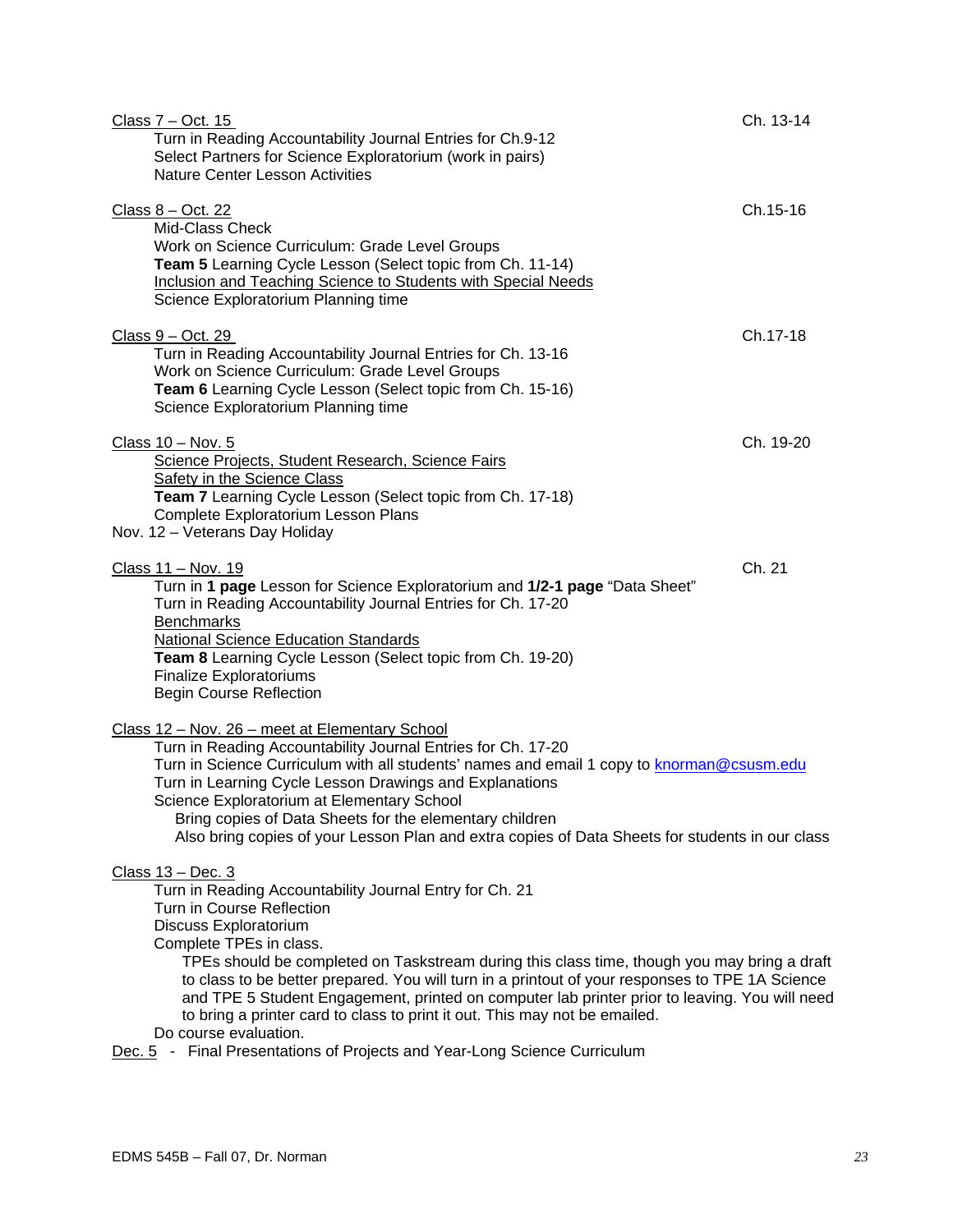# **Assignment Checklist**

| <b>Assignment</b>                     | $\frac{0}{0}$ | <b>Individual</b><br>or Team | Documents to Turn In                                                   | <b>Due</b><br>Date     |
|---------------------------------------|---------------|------------------------------|------------------------------------------------------------------------|------------------------|
| Reading Accountability Journal        | 25            | Individual                   | Blue Books - individual<br>Ch 2-21                                     | Every<br>Other<br>Week |
| <b>Framework Summary Response</b>     | 05            | Individual                   | Typed Response -<br>individual                                         | Oct. 8                 |
| Leadership of Hands-On Science Lesson | 10            | Team                         | Self-Eval Rubric - team<br>Lesson Plan - team                          | varies                 |
| Learning Cycle Lesson Drawings        | 05            | Individual                   | Drawings w Labels -<br>Blue Book/Lab- individual                       | Nov. 26                |
| Learning Cycle Lesson Explanations    | 05            | Individual                   | Drawings w Labels -<br>Blue Book/Lab- individual                       | Nov. 26                |
| Science Exploratorium                 | 10            | Pairs                        | Self-Eval Rubric - pairs<br>Lesson Plan & data sheet-<br>pairs         | Nov. 26                |
| <b>Science Curriculum</b>             | 20            | Team                         | Self-Eval Rubric - team<br>Curriculum - team<br>Also email 1 copy/team | Nov. 26                |
| <b>Course Reflection</b>              | 05            | Individual                   | <b>Typed Responses</b>                                                 | Dec. 3                 |
| Complete Science TPEs in class        | 10            | Individual                   | <b>Typed Responses</b><br>Internet Taskstream<br>Entries - individual  | Dec. 3                 |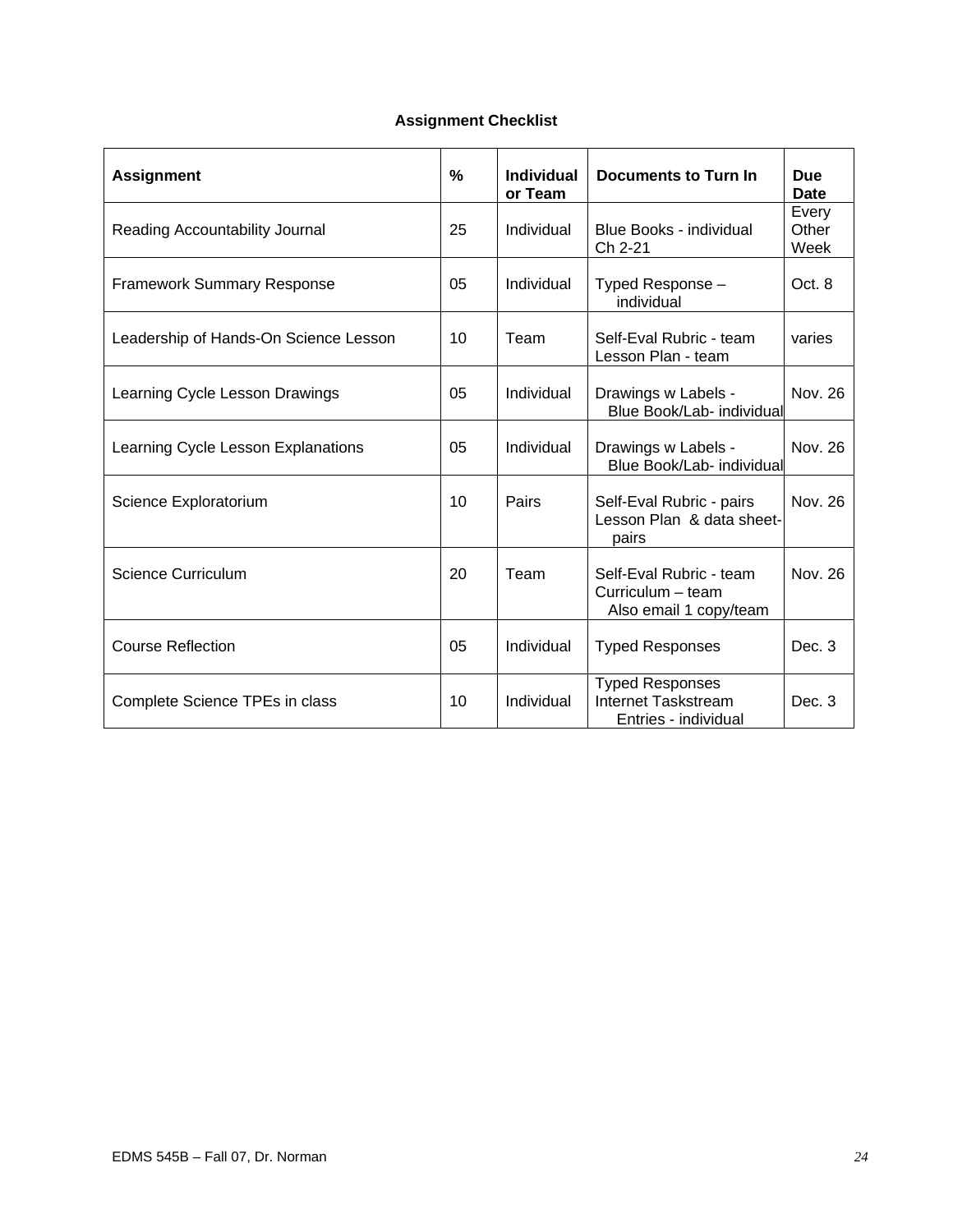|  |  |  | Your Full Name |  |
|--|--|--|----------------|--|
|--|--|--|----------------|--|

**Your Full Name \_\_\_\_\_\_\_\_\_\_\_\_\_\_\_\_\_\_\_\_\_\_\_\_\_\_\_\_\_\_\_\_\_\_\_\_ Cohort \_\_\_\_\_\_\_\_\_\_\_** 

## **SCIENCE EDUCATION GRADESHEET**

This will be attached to your Class Folder. Keep your own copy in your Science Notebook.

## **Attendance**

(present, late or absent—sign your name and indicate if late. For previous classes, indicate if present for whole class or left early)

## **Class**

|                                             | $\overline{1}$ , and the contract of the contract of the contract of the contract of the contract of the contract of the contract of the contract of the contract of the contract of the contract of the contract of the contract o |                                                                                                                                                                                                                                                                                                                                                               |                         |     |                       |  |                     |
|---------------------------------------------|-------------------------------------------------------------------------------------------------------------------------------------------------------------------------------------------------------------------------------------|---------------------------------------------------------------------------------------------------------------------------------------------------------------------------------------------------------------------------------------------------------------------------------------------------------------------------------------------------------------|-------------------------|-----|-----------------------|--|---------------------|
| Sept. 3 Labor Day                           |                                                                                                                                                                                                                                     | $9 \begin{tabular}{l} \hline \rule{0.3cm}{0.1cm} \rule{0.3cm}{0.1cm} \rule{0.3cm}{0.1cm} \rule{0.3cm}{0.1cm} \rule{0.3cm}{0.1cm} \rule{0.3cm}{0.1cm} \rule{0.3cm}{0.1cm} \rule{0.3cm}{0.1cm} \rule{0.3cm}{0.1cm} \rule{0.3cm}{0.1cm} \rule{0.3cm}{0.1cm} \rule{0.3cm}{0.1cm} \rule{0.3cm}{0.1cm} \rule{0.3cm}{0.1cm} \rule{0.3cm}{0.1cm} \rule{0.3cm}{0.1cm}$ |                         |     |                       |  |                     |
|                                             |                                                                                                                                                                                                                                     |                                                                                                                                                                                                                                                                                                                                                               |                         |     |                       |  |                     |
|                                             |                                                                                                                                                                                                                                     |                                                                                                                                                                                                                                                                                                                                                               |                         |     |                       |  |                     |
|                                             |                                                                                                                                                                                                                                     |                                                                                                                                                                                                                                                                                                                                                               |                         |     |                       |  |                     |
|                                             |                                                                                                                                                                                                                                     |                                                                                                                                                                                                                                                                                                                                                               |                         |     |                       |  |                     |
|                                             |                                                                                                                                                                                                                                     |                                                                                                                                                                                                                                                                                                                                                               |                         |     |                       |  |                     |
|                                             |                                                                                                                                                                                                                                     |                                                                                                                                                                                                                                                                                                                                                               |                         |     |                       |  |                     |
|                                             |                                                                                                                                                                                                                                     |                                                                                                                                                                                                                                                                                                                                                               |                         |     |                       |  |                     |
|                                             | Reading Accountabilities (5 points each)<br>$Ch. 4$ ________ point                                                                                                                                                                  |                                                                                                                                                                                                                                                                                                                                                               | Ch. $10$ ________ point |     | Ch. 16 _______ point  |  |                     |
|                                             | Ch. 5 $\frac{1}{2}$ point                                                                                                                                                                                                           |                                                                                                                                                                                                                                                                                                                                                               | Ch. 11 ________ point   |     | Ch. 17 ________ point |  |                     |
|                                             | $Ch. 6$ _________ point                                                                                                                                                                                                             |                                                                                                                                                                                                                                                                                                                                                               | Ch. 12 ________ point   |     | Ch. 18 _______ point  |  |                     |
|                                             | Ch. 7 _________ point                                                                                                                                                                                                               |                                                                                                                                                                                                                                                                                                                                                               | Ch. 13 ________ point   |     | Ch. 19 ________ point |  |                     |
|                                             | $Ch. 8$ ________ point                                                                                                                                                                                                              |                                                                                                                                                                                                                                                                                                                                                               | Ch. 14 ________ point   |     | Ch. 20 ________ point |  |                     |
|                                             | $Ch. 9$ ________ point                                                                                                                                                                                                              |                                                                                                                                                                                                                                                                                                                                                               | Ch. 15 _______ point    |     | $Ch. 21$ point        |  |                     |
|                                             |                                                                                                                                                                                                                                     |                                                                                                                                                                                                                                                                                                                                                               |                         |     |                       |  |                     |
|                                             | Assessment of Course Objectives                                                                                                                                                                                                     |                                                                                                                                                                                                                                                                                                                                                               | Percent of Grade        |     | Your Grade            |  | <b>Final Points</b> |
|                                             | 1. Participation, Professionalism and Disposition                                                                                                                                                                                   |                                                                                                                                                                                                                                                                                                                                                               | 5%                      |     |                       |  |                     |
| 2.                                          | Reading Accountability Journal                                                                                                                                                                                                      |                                                                                                                                                                                                                                                                                                                                                               | 25%                     |     |                       |  |                     |
| 3.                                          | <b>Framework Summary Response</b>                                                                                                                                                                                                   |                                                                                                                                                                                                                                                                                                                                                               | 5%                      |     |                       |  |                     |
| 4.                                          | Leadership of Hands-on Science Activities                                                                                                                                                                                           |                                                                                                                                                                                                                                                                                                                                                               |                         | 10% |                       |  |                     |
| 5.                                          | Learning Cycle Lesson Drawings                                                                                                                                                                                                      |                                                                                                                                                                                                                                                                                                                                                               |                         | 5%  |                       |  |                     |
| 6.                                          | Learning Cycle Lesson Explanations                                                                                                                                                                                                  |                                                                                                                                                                                                                                                                                                                                                               | 5%                      |     |                       |  |                     |
| 7.                                          | Science Exploratorium Lesson Plan/Presentation                                                                                                                                                                                      |                                                                                                                                                                                                                                                                                                                                                               | 10%                     |     |                       |  |                     |
| 8.                                          | <b>Science Curriculum</b>                                                                                                                                                                                                           |                                                                                                                                                                                                                                                                                                                                                               | 20%                     |     |                       |  |                     |
| 9.                                          | <b>Course Reflection</b>                                                                                                                                                                                                            |                                                                                                                                                                                                                                                                                                                                                               | 5%                      |     |                       |  |                     |
| 10. Complete Science TPEs during last class |                                                                                                                                                                                                                                     |                                                                                                                                                                                                                                                                                                                                                               |                         | 10% |                       |  |                     |

 Final Course Grade \_\_\_\_\_ Final Letter Grade \_\_\_\_\_